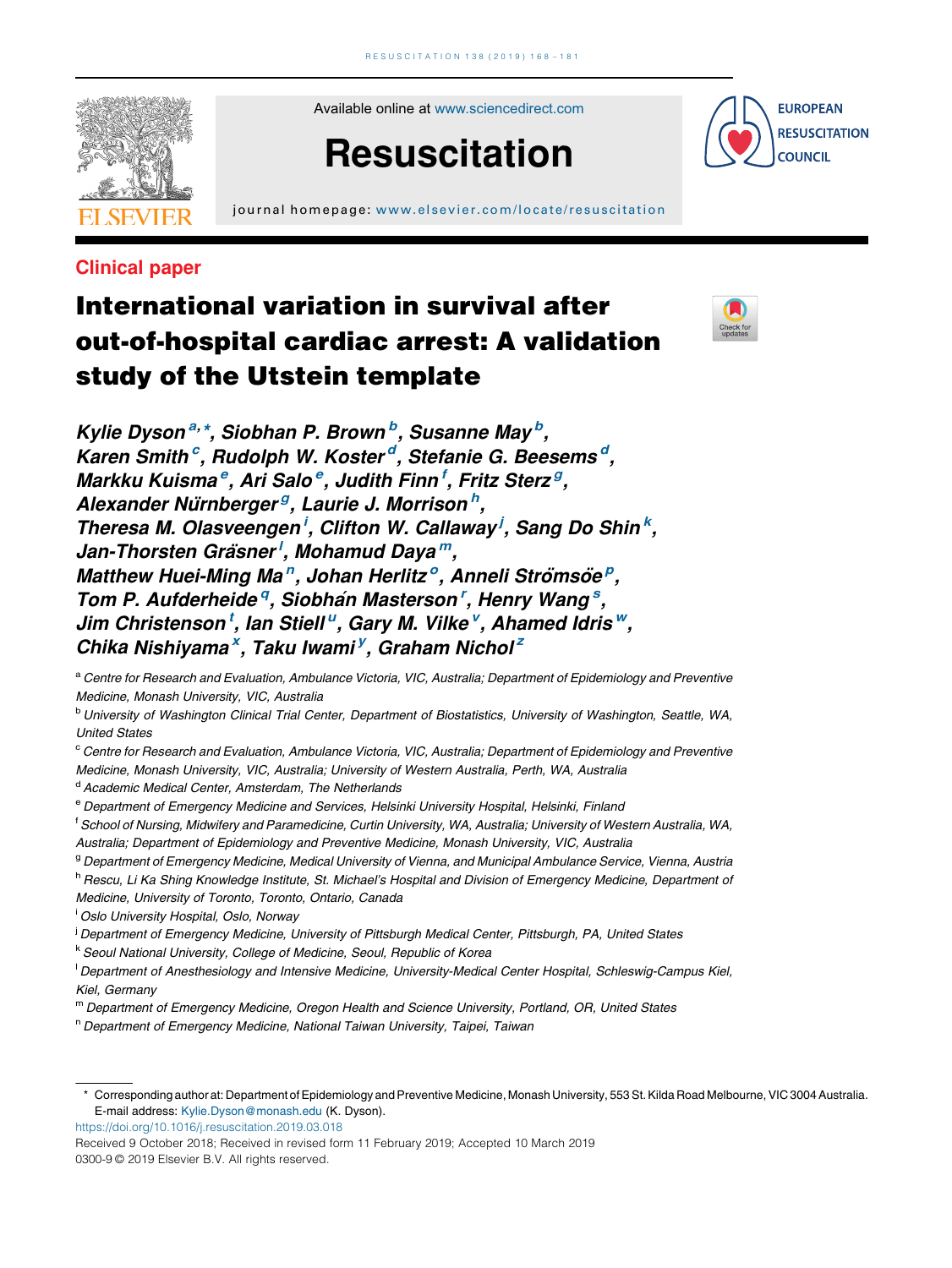<span id="page-1-0"></span><sup>o</sup> Prehospen-Centre of Prehospital Research; Faculty of Caring Science, Work-Life and Social Welfare, University of Bora<sup>s</sup>, Sweden

<sup>p</sup> School of Health and Social Sciences, University of Dalarna, Falun, Sweden

<sup>q</sup> Department of Emergency Medicine, Medical College of Wisconsin, Milwaukee, WI, United States

r On behalf of the National Out-of-Hospital Cardiac Arrest Register (OHCAR). Discipline of General Practice, National

- University of Ireland, Galway, Ireland and National Ambulance Service, Health Service Executive, Dublin, Ireland
- <sup>s</sup> Department of Emergency Medicine, University of Texas Health Science Center, Houston, TX, United States
- <sup>t</sup> Department of Emergency Medicine, University of British Columbia, Vancouver, BC, Canada
- <sup>u</sup> Department of Emergency Medicine, University of Ottawa, Ottawa, Ontario, Canada
- <sup>v</sup> Department of Emergency Medicine, University of California San Diego, San Diego, CA, United States

<sup>w</sup> Department of Emergency Medicine, University of Texas Southwester, Dallas, TX, United States

<sup>x</sup> Department of Critical Care Nursing, Kyoto University Graduate School of Human Health Science, Kyoto, Japan

<sup>y</sup> Kvoto University Health Service, Kyoto, Japan

<sup>z</sup> University of Washington– Harborview Center for Prehospital Emergency Care, Departments of Emergency Medicine and Medicine, University of Washington, Seattle, WA, United States

### **Abstract**

Introduction: Out-of-hospital cardiac arrest (OHCA) survival varies greatly between communities. The Utstein template was developed and promulgated to improve the comparability of OHCA outcome reports, but it has undergone limited empiric validation. We sought to assess how much of the variation in OHCA survival between emergency medical services (EMS) across the globe is explained by differences in the Utstein factors. We also assessed how accurately the Utstein factors predict OHCA survival.

Methods: We performed a retrospective analysis of patient-level prospectively collected data from 12 OHCA registries from 12 countries for the period 1 Jan 2006 through 31 Dec 2011. We used generalized linear mixed models to examine the variation in survival between EMS agencies (n = 232). Results: Twelve registries contributed 86,759 cases. Patient arrest characteristics, EMS treatment and patient outcomes varied across registries. Overall survival to hospital discharge was 10% (range, 6% to 22%). Overall survival with Cerebral Performance Category of 1 or 2 (available for 8/12 registries) was 8% (range, 2% to 20%). The area-under-the-curve for the Utstein model was 0.85 (Wald CI: 0.85–0.85). The Utstein factors explained 51% of the EMS agency variation in OHCA survival.

Conclusions: The Utstein factors explained 51% of the variation in survival to hospital discharge among multiple large geographically separate EMS agencies. This suggests that quality improvement and public health efforts should continue to target modifiable Utstein factors to improve OHCA survival. Further study is required to identify the reasons for the variation that is incompletely understood.

Keywords: Out-of-hospital cardiac arrest, Utstein, Emergency Medical Services, Outcomes, Survival

### Introduction

Out-of-hospital cardiac arrest (OHCA) survival is often poor  $\left($  < [1](#page-12-0)0%),<sup>1</sup> however, there is large variation in survival after OHCA between communities.<sup>2,3</sup> Some of these [differences](#page-12-0) reflect differences in the structure and function of emergency medical services (EMS); others reflect differences in the method of measuring process and outcome. The Utstein template, which includes patient and EMS factors, was developed and promulgated to improve the comparability of intra- and inter-site reports of outcomes after OHCA.<sup>[4](#page-13-0)</sup> Its components have been selected and refined through expert consensus but the template has undergone limited empiric validation. Therefore it is incompletely understood how accurately and completely the Utstein factors explain the variation in survival between communities.

A North American study revealed that the Utstein factors poorly predicted survival after OHCA, especially among patients who had a first recorded rhythm that was shockable.<sup>[5](#page-13-0)</sup> Another study comparing OHCA survival between Sweden and Ireland found the Utstein factors accounted for only 17% of the variation in survival among bystander witnessed OHCA who had a first recorded rhythm that was shockable.<sup>[6](#page-13-0)</sup> Both these studies did not take into account variation between EMS agencies, and did not consider all patients treated.<sup>5,6</sup> EMS agency may be a more natural unit for [monitoring](#page-13-0) and reporting of outcome compared to country or administrative site. There has been no analysis of the Utstein factors at the EMS agency

level nor an assessment of the validity of the Utstein factors among multiple international communities.

A better understanding of which factors contribute to improved survival in OHCA will help these factors to be implemented more broadly. It is also useful to understand which factors explain the biggest proportion of survival improvement to enable prioritisation, particularly in resource poor settings. Empiric evidence of whether the Utstein template explains international variation in survival would inform this discussion. Thus, our objective was to measure how much the Utstein factors explain the variation in OHCA survival between EMS agencies across the globe. Our secondary aim was to assess how accurately the Utstein factors predict OHCA survival.

### Methods

We performed a retrospective analysis of prospectively collected patient-level data from 12 OHCA registries. Using this registry data, we measured how much of the variation in survival after OHCA between EMS agencies was explained by the Utstein factors. The study period was between 1 January 2006 and 31 December 2011, however not all registries provided data for the whole study period. The University of Washington Human Subjects Division determined that this study of previously de-identified data was exempt from human subjects research regulations.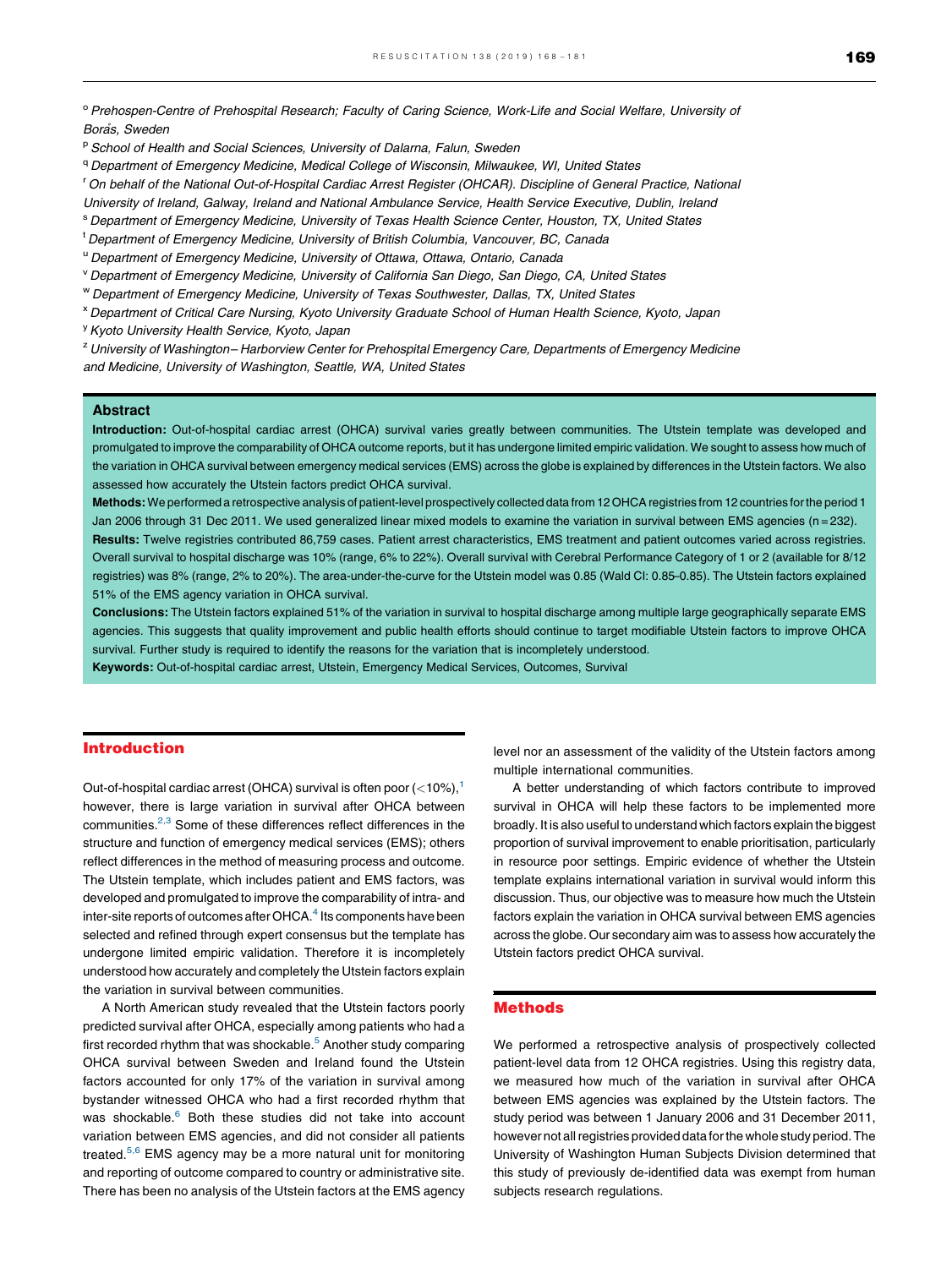### <span id="page-2-0"></span>Data sources

Twelve OHCA registries representing four continents, 12 countries and 232 EMS agencies provided data for this study. This study builds on our earlier work describing the international variation in the structure and function of OHCA registries.<sup>7</sup> All of the registries that participated in our previous study<sup>[7](#page-13-0)</sup> provided data for this study, but data from the Utstein Osaka Project were excluded due to difficulty translating and verifying the data. The registries and their structure and function were previously described. We included registries that could provide patient-level data and had existing population-based cohorts of OHCA with at least one peer-reviewed publication and collected data during at least one year since 2005. De-identified patient-level data for all core Utstein factors was provided by each registry and coded to facilitate pooling.

The data for this study was collected (and the registries designed) before the publication of the 2015 update to Utstein template<sup>[8](#page-13-0)</sup>, therefore the definitions used in this study are based on the 2004 version of the template.<sup>9</sup> We examined the 21 core factors and six core time events in the Utstein template. The 21 core Utstein factors include: witnessed status, arrest witnessed by bystander, arrest witnessed by EMS personnel, assisted ventilation, attempted defibrillation, bystander cardiopulmonary resuscitation (CPR), cardiac arrest, cause of arrest (aetiology), chest compressions, date of arrest, age (in years), defibrillation attempt before EMS arrival, drugs (epinephrine and other drugs), first monitored rhythm, location of arrest, neurological outcome at discharge from hospital,

| Total<br>Survived to hospital<br>Died before<br><b>Total with</b><br>Survived with<br>Death or survived with<br>discharge<br><b>Known CPC</b><br>CPC 1 or 2<br>CPC 3 or 4<br>discharge<br>$N = 86,759$ $N = 8433$<br>$N = 78,326$<br>$N = 27,239$<br>$N = 2378$<br>$N = 24,861$<br>Age (years), mean (SD)<br>59.7 (16.9)<br>65.3 (19.1)<br>64.2 (18.4)<br>59.7 (15.5)<br>64.7 (18.6)<br>64.8 (19.0)<br>$[N = 86,089]$<br>Sex,%<br>34%<br>27%<br>33%<br>24%<br>33%<br>Female<br>35%<br>76%<br>67%<br>Male<br>66%<br>73%<br>65%<br>67%<br>Missing or unknown<br>0.2%<br>0.1%<br>0.2%<br>0.4%<br>0.2%<br>0.4%<br>Location of arrest, %<br>Home<br>71.0%<br>54.1%<br>72.9%<br>67.5%<br>46.9%<br>69.5%<br><b>Public</b><br>45.6%<br>21.3%<br>18.4%<br>36.6%<br>16.4%<br>23.5%<br>Other<br>9.2%<br>10.6%<br>9.3%<br>10.7%<br>9.1%<br>7.5%<br>0.8%<br>2.4%<br>Missing or unknown<br>0.8%<br>0.6%<br>2.3%<br>0.8%<br>Arrest witnessed, %<br>23.0%<br>9.9%<br><b>EMS</b> witnessed<br>11.2%<br>8.5%<br>20.5%<br>7.3%<br><b>Bystander witnessed</b><br>43.7%<br>59.6%<br>42.0%<br>49.4%<br>66.1%<br>47.8%<br>Other witnessed<br>1.1%<br>1.9%<br>1.0%<br>1.7%<br>3.6%<br>1.6%<br>43.4%<br>Unwitnessed<br>43.9%<br>15.5%<br>47.1%<br>40.3%<br>9.8%<br>Missing or unknown<br>6.6%<br>3.8%<br>6.9%<br>6.0%<br>6.4%<br>2.1%<br>Cause of arrest (aetiology), %<br>Presumed cardiac<br>84.5%<br>88.7%<br>84.0%<br>79.3%<br>89.6%<br>78.2%<br>Trauma<br>2.9%<br>1.0%<br>3.1%<br>5.9%<br>0.9%<br>6.4%<br>Respiratory<br>3.3%<br>3.1%<br>3.3%<br>6.9%<br>3.2%<br>7.3%<br>0.7%<br>0.8%<br>0.7%<br>1.1%<br>1.1%<br>1.1%<br>Drowning<br>6.9%<br>Other non-cardiac<br>8.6%<br>6.5%<br>8.9%<br>5.2%<br>7.0%<br>Missing or unknown<br>4.6%<br>3.0%<br>4.8%<br>10.9%<br>3.1%<br>11.7%<br><b>Bystander CPR, non-EMS</b><br>witnessed arrest, %<br>Yes<br>35.8%<br>55.1%<br>34.0%<br>33.3%<br>68.7%<br>30.4%<br>31.3%<br><b>No</b><br>64.2%<br>44.9%<br>66.0%<br>66.7%<br>69.6%<br>Missing or unknown<br>19.1%<br>18.2%<br>19.2%<br>1.7%<br>2.1%<br>1.7%<br>Bystander shocks given, non-EMS<br>witnessed arrest, %<br>2.9%<br>8.9%<br>2.3%<br>12.4%<br>Yes<br>2.5%<br>1.6%<br><b>No</b><br>97.1%<br>91.1%<br>97.7%<br>97.5%<br>87.6%<br>98.4%<br>Missing or unknown<br>21.2%<br>12.8%<br>22.0%<br>7.2%<br>18.5%<br>17.7%<br>Initial rhythm, %<br>VF or VT<br>24.9%<br>70.6%<br>20.0%<br>24.5%<br>74.5%<br>19.6%<br><b>PEA</b><br>20.3%<br>15.5%<br>20.8%<br>18.8%<br>17.0%<br>18.9%<br>49.1%<br>10.9%<br>53.2%<br>54.9%<br>5.9%<br>59.8%<br>Asystole<br>Other non-shockable<br>5.7%<br>3.0%<br>6.0%<br>1.8%<br>2.5%<br>1.7%<br>Missing or unknown<br>6.7%<br>8.3%<br>6.5%<br>10.8%<br>11.1%<br>7.6%<br>Continent, %<br>Asia<br>13.0%<br>8.9%<br>13.5%<br>41.4%<br>9.8%<br>44.5%<br>Australia<br>12.6%<br>15.2%<br>12.4%<br>28.6%<br>38.7%<br>27.5%<br>58.6%<br>90.2%<br>55.5%<br>Europe | Table 1a - Baseline characteristics of all cases. |       |       |       |  |  |
|------------------------------------------------------------------------------------------------------------------------------------------------------------------------------------------------------------------------------------------------------------------------------------------------------------------------------------------------------------------------------------------------------------------------------------------------------------------------------------------------------------------------------------------------------------------------------------------------------------------------------------------------------------------------------------------------------------------------------------------------------------------------------------------------------------------------------------------------------------------------------------------------------------------------------------------------------------------------------------------------------------------------------------------------------------------------------------------------------------------------------------------------------------------------------------------------------------------------------------------------------------------------------------------------------------------------------------------------------------------------------------------------------------------------------------------------------------------------------------------------------------------------------------------------------------------------------------------------------------------------------------------------------------------------------------------------------------------------------------------------------------------------------------------------------------------------------------------------------------------------------------------------------------------------------------------------------------------------------------------------------------------------------------------------------------------------------------------------------------------------------------------------------------------------------------------------------------------------------------------------------------------------------------------------------------------------------------------------------------------------------------------------------------------------------------------------------------------------------------------------------------------------------------------------------------------------------------------------------------------------------------------------------------------------------------------------------------------------------------------------------------------------------------------------------------------------------------------------------------|---------------------------------------------------|-------|-------|-------|--|--|
|                                                                                                                                                                                                                                                                                                                                                                                                                                                                                                                                                                                                                                                                                                                                                                                                                                                                                                                                                                                                                                                                                                                                                                                                                                                                                                                                                                                                                                                                                                                                                                                                                                                                                                                                                                                                                                                                                                                                                                                                                                                                                                                                                                                                                                                                                                                                                                                                                                                                                                                                                                                                                                                                                                                                                                                                                                                            |                                                   |       |       |       |  |  |
|                                                                                                                                                                                                                                                                                                                                                                                                                                                                                                                                                                                                                                                                                                                                                                                                                                                                                                                                                                                                                                                                                                                                                                                                                                                                                                                                                                                                                                                                                                                                                                                                                                                                                                                                                                                                                                                                                                                                                                                                                                                                                                                                                                                                                                                                                                                                                                                                                                                                                                                                                                                                                                                                                                                                                                                                                                                            |                                                   |       |       |       |  |  |
|                                                                                                                                                                                                                                                                                                                                                                                                                                                                                                                                                                                                                                                                                                                                                                                                                                                                                                                                                                                                                                                                                                                                                                                                                                                                                                                                                                                                                                                                                                                                                                                                                                                                                                                                                                                                                                                                                                                                                                                                                                                                                                                                                                                                                                                                                                                                                                                                                                                                                                                                                                                                                                                                                                                                                                                                                                                            |                                                   |       |       |       |  |  |
|                                                                                                                                                                                                                                                                                                                                                                                                                                                                                                                                                                                                                                                                                                                                                                                                                                                                                                                                                                                                                                                                                                                                                                                                                                                                                                                                                                                                                                                                                                                                                                                                                                                                                                                                                                                                                                                                                                                                                                                                                                                                                                                                                                                                                                                                                                                                                                                                                                                                                                                                                                                                                                                                                                                                                                                                                                                            |                                                   |       |       |       |  |  |
|                                                                                                                                                                                                                                                                                                                                                                                                                                                                                                                                                                                                                                                                                                                                                                                                                                                                                                                                                                                                                                                                                                                                                                                                                                                                                                                                                                                                                                                                                                                                                                                                                                                                                                                                                                                                                                                                                                                                                                                                                                                                                                                                                                                                                                                                                                                                                                                                                                                                                                                                                                                                                                                                                                                                                                                                                                                            |                                                   |       |       |       |  |  |
|                                                                                                                                                                                                                                                                                                                                                                                                                                                                                                                                                                                                                                                                                                                                                                                                                                                                                                                                                                                                                                                                                                                                                                                                                                                                                                                                                                                                                                                                                                                                                                                                                                                                                                                                                                                                                                                                                                                                                                                                                                                                                                                                                                                                                                                                                                                                                                                                                                                                                                                                                                                                                                                                                                                                                                                                                                                            |                                                   |       |       |       |  |  |
|                                                                                                                                                                                                                                                                                                                                                                                                                                                                                                                                                                                                                                                                                                                                                                                                                                                                                                                                                                                                                                                                                                                                                                                                                                                                                                                                                                                                                                                                                                                                                                                                                                                                                                                                                                                                                                                                                                                                                                                                                                                                                                                                                                                                                                                                                                                                                                                                                                                                                                                                                                                                                                                                                                                                                                                                                                                            |                                                   |       |       |       |  |  |
|                                                                                                                                                                                                                                                                                                                                                                                                                                                                                                                                                                                                                                                                                                                                                                                                                                                                                                                                                                                                                                                                                                                                                                                                                                                                                                                                                                                                                                                                                                                                                                                                                                                                                                                                                                                                                                                                                                                                                                                                                                                                                                                                                                                                                                                                                                                                                                                                                                                                                                                                                                                                                                                                                                                                                                                                                                                            |                                                   |       |       |       |  |  |
|                                                                                                                                                                                                                                                                                                                                                                                                                                                                                                                                                                                                                                                                                                                                                                                                                                                                                                                                                                                                                                                                                                                                                                                                                                                                                                                                                                                                                                                                                                                                                                                                                                                                                                                                                                                                                                                                                                                                                                                                                                                                                                                                                                                                                                                                                                                                                                                                                                                                                                                                                                                                                                                                                                                                                                                                                                                            |                                                   |       |       |       |  |  |
|                                                                                                                                                                                                                                                                                                                                                                                                                                                                                                                                                                                                                                                                                                                                                                                                                                                                                                                                                                                                                                                                                                                                                                                                                                                                                                                                                                                                                                                                                                                                                                                                                                                                                                                                                                                                                                                                                                                                                                                                                                                                                                                                                                                                                                                                                                                                                                                                                                                                                                                                                                                                                                                                                                                                                                                                                                                            |                                                   |       |       |       |  |  |
|                                                                                                                                                                                                                                                                                                                                                                                                                                                                                                                                                                                                                                                                                                                                                                                                                                                                                                                                                                                                                                                                                                                                                                                                                                                                                                                                                                                                                                                                                                                                                                                                                                                                                                                                                                                                                                                                                                                                                                                                                                                                                                                                                                                                                                                                                                                                                                                                                                                                                                                                                                                                                                                                                                                                                                                                                                                            |                                                   |       |       |       |  |  |
|                                                                                                                                                                                                                                                                                                                                                                                                                                                                                                                                                                                                                                                                                                                                                                                                                                                                                                                                                                                                                                                                                                                                                                                                                                                                                                                                                                                                                                                                                                                                                                                                                                                                                                                                                                                                                                                                                                                                                                                                                                                                                                                                                                                                                                                                                                                                                                                                                                                                                                                                                                                                                                                                                                                                                                                                                                                            |                                                   |       |       |       |  |  |
|                                                                                                                                                                                                                                                                                                                                                                                                                                                                                                                                                                                                                                                                                                                                                                                                                                                                                                                                                                                                                                                                                                                                                                                                                                                                                                                                                                                                                                                                                                                                                                                                                                                                                                                                                                                                                                                                                                                                                                                                                                                                                                                                                                                                                                                                                                                                                                                                                                                                                                                                                                                                                                                                                                                                                                                                                                                            |                                                   |       |       |       |  |  |
|                                                                                                                                                                                                                                                                                                                                                                                                                                                                                                                                                                                                                                                                                                                                                                                                                                                                                                                                                                                                                                                                                                                                                                                                                                                                                                                                                                                                                                                                                                                                                                                                                                                                                                                                                                                                                                                                                                                                                                                                                                                                                                                                                                                                                                                                                                                                                                                                                                                                                                                                                                                                                                                                                                                                                                                                                                                            |                                                   |       |       |       |  |  |
|                                                                                                                                                                                                                                                                                                                                                                                                                                                                                                                                                                                                                                                                                                                                                                                                                                                                                                                                                                                                                                                                                                                                                                                                                                                                                                                                                                                                                                                                                                                                                                                                                                                                                                                                                                                                                                                                                                                                                                                                                                                                                                                                                                                                                                                                                                                                                                                                                                                                                                                                                                                                                                                                                                                                                                                                                                                            |                                                   |       |       |       |  |  |
|                                                                                                                                                                                                                                                                                                                                                                                                                                                                                                                                                                                                                                                                                                                                                                                                                                                                                                                                                                                                                                                                                                                                                                                                                                                                                                                                                                                                                                                                                                                                                                                                                                                                                                                                                                                                                                                                                                                                                                                                                                                                                                                                                                                                                                                                                                                                                                                                                                                                                                                                                                                                                                                                                                                                                                                                                                                            |                                                   |       |       |       |  |  |
|                                                                                                                                                                                                                                                                                                                                                                                                                                                                                                                                                                                                                                                                                                                                                                                                                                                                                                                                                                                                                                                                                                                                                                                                                                                                                                                                                                                                                                                                                                                                                                                                                                                                                                                                                                                                                                                                                                                                                                                                                                                                                                                                                                                                                                                                                                                                                                                                                                                                                                                                                                                                                                                                                                                                                                                                                                                            |                                                   |       |       |       |  |  |
|                                                                                                                                                                                                                                                                                                                                                                                                                                                                                                                                                                                                                                                                                                                                                                                                                                                                                                                                                                                                                                                                                                                                                                                                                                                                                                                                                                                                                                                                                                                                                                                                                                                                                                                                                                                                                                                                                                                                                                                                                                                                                                                                                                                                                                                                                                                                                                                                                                                                                                                                                                                                                                                                                                                                                                                                                                                            |                                                   |       |       |       |  |  |
|                                                                                                                                                                                                                                                                                                                                                                                                                                                                                                                                                                                                                                                                                                                                                                                                                                                                                                                                                                                                                                                                                                                                                                                                                                                                                                                                                                                                                                                                                                                                                                                                                                                                                                                                                                                                                                                                                                                                                                                                                                                                                                                                                                                                                                                                                                                                                                                                                                                                                                                                                                                                                                                                                                                                                                                                                                                            |                                                   |       |       |       |  |  |
|                                                                                                                                                                                                                                                                                                                                                                                                                                                                                                                                                                                                                                                                                                                                                                                                                                                                                                                                                                                                                                                                                                                                                                                                                                                                                                                                                                                                                                                                                                                                                                                                                                                                                                                                                                                                                                                                                                                                                                                                                                                                                                                                                                                                                                                                                                                                                                                                                                                                                                                                                                                                                                                                                                                                                                                                                                                            |                                                   |       |       |       |  |  |
|                                                                                                                                                                                                                                                                                                                                                                                                                                                                                                                                                                                                                                                                                                                                                                                                                                                                                                                                                                                                                                                                                                                                                                                                                                                                                                                                                                                                                                                                                                                                                                                                                                                                                                                                                                                                                                                                                                                                                                                                                                                                                                                                                                                                                                                                                                                                                                                                                                                                                                                                                                                                                                                                                                                                                                                                                                                            |                                                   |       |       |       |  |  |
|                                                                                                                                                                                                                                                                                                                                                                                                                                                                                                                                                                                                                                                                                                                                                                                                                                                                                                                                                                                                                                                                                                                                                                                                                                                                                                                                                                                                                                                                                                                                                                                                                                                                                                                                                                                                                                                                                                                                                                                                                                                                                                                                                                                                                                                                                                                                                                                                                                                                                                                                                                                                                                                                                                                                                                                                                                                            |                                                   |       |       |       |  |  |
|                                                                                                                                                                                                                                                                                                                                                                                                                                                                                                                                                                                                                                                                                                                                                                                                                                                                                                                                                                                                                                                                                                                                                                                                                                                                                                                                                                                                                                                                                                                                                                                                                                                                                                                                                                                                                                                                                                                                                                                                                                                                                                                                                                                                                                                                                                                                                                                                                                                                                                                                                                                                                                                                                                                                                                                                                                                            |                                                   |       |       |       |  |  |
|                                                                                                                                                                                                                                                                                                                                                                                                                                                                                                                                                                                                                                                                                                                                                                                                                                                                                                                                                                                                                                                                                                                                                                                                                                                                                                                                                                                                                                                                                                                                                                                                                                                                                                                                                                                                                                                                                                                                                                                                                                                                                                                                                                                                                                                                                                                                                                                                                                                                                                                                                                                                                                                                                                                                                                                                                                                            |                                                   |       |       |       |  |  |
|                                                                                                                                                                                                                                                                                                                                                                                                                                                                                                                                                                                                                                                                                                                                                                                                                                                                                                                                                                                                                                                                                                                                                                                                                                                                                                                                                                                                                                                                                                                                                                                                                                                                                                                                                                                                                                                                                                                                                                                                                                                                                                                                                                                                                                                                                                                                                                                                                                                                                                                                                                                                                                                                                                                                                                                                                                                            |                                                   |       |       |       |  |  |
|                                                                                                                                                                                                                                                                                                                                                                                                                                                                                                                                                                                                                                                                                                                                                                                                                                                                                                                                                                                                                                                                                                                                                                                                                                                                                                                                                                                                                                                                                                                                                                                                                                                                                                                                                                                                                                                                                                                                                                                                                                                                                                                                                                                                                                                                                                                                                                                                                                                                                                                                                                                                                                                                                                                                                                                                                                                            |                                                   |       |       |       |  |  |
|                                                                                                                                                                                                                                                                                                                                                                                                                                                                                                                                                                                                                                                                                                                                                                                                                                                                                                                                                                                                                                                                                                                                                                                                                                                                                                                                                                                                                                                                                                                                                                                                                                                                                                                                                                                                                                                                                                                                                                                                                                                                                                                                                                                                                                                                                                                                                                                                                                                                                                                                                                                                                                                                                                                                                                                                                                                            |                                                   |       |       |       |  |  |
|                                                                                                                                                                                                                                                                                                                                                                                                                                                                                                                                                                                                                                                                                                                                                                                                                                                                                                                                                                                                                                                                                                                                                                                                                                                                                                                                                                                                                                                                                                                                                                                                                                                                                                                                                                                                                                                                                                                                                                                                                                                                                                                                                                                                                                                                                                                                                                                                                                                                                                                                                                                                                                                                                                                                                                                                                                                            |                                                   |       |       |       |  |  |
|                                                                                                                                                                                                                                                                                                                                                                                                                                                                                                                                                                                                                                                                                                                                                                                                                                                                                                                                                                                                                                                                                                                                                                                                                                                                                                                                                                                                                                                                                                                                                                                                                                                                                                                                                                                                                                                                                                                                                                                                                                                                                                                                                                                                                                                                                                                                                                                                                                                                                                                                                                                                                                                                                                                                                                                                                                                            |                                                   |       |       |       |  |  |
|                                                                                                                                                                                                                                                                                                                                                                                                                                                                                                                                                                                                                                                                                                                                                                                                                                                                                                                                                                                                                                                                                                                                                                                                                                                                                                                                                                                                                                                                                                                                                                                                                                                                                                                                                                                                                                                                                                                                                                                                                                                                                                                                                                                                                                                                                                                                                                                                                                                                                                                                                                                                                                                                                                                                                                                                                                                            |                                                   |       |       |       |  |  |
|                                                                                                                                                                                                                                                                                                                                                                                                                                                                                                                                                                                                                                                                                                                                                                                                                                                                                                                                                                                                                                                                                                                                                                                                                                                                                                                                                                                                                                                                                                                                                                                                                                                                                                                                                                                                                                                                                                                                                                                                                                                                                                                                                                                                                                                                                                                                                                                                                                                                                                                                                                                                                                                                                                                                                                                                                                                            |                                                   |       |       |       |  |  |
|                                                                                                                                                                                                                                                                                                                                                                                                                                                                                                                                                                                                                                                                                                                                                                                                                                                                                                                                                                                                                                                                                                                                                                                                                                                                                                                                                                                                                                                                                                                                                                                                                                                                                                                                                                                                                                                                                                                                                                                                                                                                                                                                                                                                                                                                                                                                                                                                                                                                                                                                                                                                                                                                                                                                                                                                                                                            |                                                   |       |       |       |  |  |
|                                                                                                                                                                                                                                                                                                                                                                                                                                                                                                                                                                                                                                                                                                                                                                                                                                                                                                                                                                                                                                                                                                                                                                                                                                                                                                                                                                                                                                                                                                                                                                                                                                                                                                                                                                                                                                                                                                                                                                                                                                                                                                                                                                                                                                                                                                                                                                                                                                                                                                                                                                                                                                                                                                                                                                                                                                                            |                                                   |       |       |       |  |  |
|                                                                                                                                                                                                                                                                                                                                                                                                                                                                                                                                                                                                                                                                                                                                                                                                                                                                                                                                                                                                                                                                                                                                                                                                                                                                                                                                                                                                                                                                                                                                                                                                                                                                                                                                                                                                                                                                                                                                                                                                                                                                                                                                                                                                                                                                                                                                                                                                                                                                                                                                                                                                                                                                                                                                                                                                                                                            |                                                   |       |       |       |  |  |
|                                                                                                                                                                                                                                                                                                                                                                                                                                                                                                                                                                                                                                                                                                                                                                                                                                                                                                                                                                                                                                                                                                                                                                                                                                                                                                                                                                                                                                                                                                                                                                                                                                                                                                                                                                                                                                                                                                                                                                                                                                                                                                                                                                                                                                                                                                                                                                                                                                                                                                                                                                                                                                                                                                                                                                                                                                                            |                                                   |       |       |       |  |  |
|                                                                                                                                                                                                                                                                                                                                                                                                                                                                                                                                                                                                                                                                                                                                                                                                                                                                                                                                                                                                                                                                                                                                                                                                                                                                                                                                                                                                                                                                                                                                                                                                                                                                                                                                                                                                                                                                                                                                                                                                                                                                                                                                                                                                                                                                                                                                                                                                                                                                                                                                                                                                                                                                                                                                                                                                                                                            |                                                   |       |       |       |  |  |
|                                                                                                                                                                                                                                                                                                                                                                                                                                                                                                                                                                                                                                                                                                                                                                                                                                                                                                                                                                                                                                                                                                                                                                                                                                                                                                                                                                                                                                                                                                                                                                                                                                                                                                                                                                                                                                                                                                                                                                                                                                                                                                                                                                                                                                                                                                                                                                                                                                                                                                                                                                                                                                                                                                                                                                                                                                                            |                                                   |       |       |       |  |  |
|                                                                                                                                                                                                                                                                                                                                                                                                                                                                                                                                                                                                                                                                                                                                                                                                                                                                                                                                                                                                                                                                                                                                                                                                                                                                                                                                                                                                                                                                                                                                                                                                                                                                                                                                                                                                                                                                                                                                                                                                                                                                                                                                                                                                                                                                                                                                                                                                                                                                                                                                                                                                                                                                                                                                                                                                                                                            |                                                   |       |       |       |  |  |
|                                                                                                                                                                                                                                                                                                                                                                                                                                                                                                                                                                                                                                                                                                                                                                                                                                                                                                                                                                                                                                                                                                                                                                                                                                                                                                                                                                                                                                                                                                                                                                                                                                                                                                                                                                                                                                                                                                                                                                                                                                                                                                                                                                                                                                                                                                                                                                                                                                                                                                                                                                                                                                                                                                                                                                                                                                                            |                                                   |       |       |       |  |  |
|                                                                                                                                                                                                                                                                                                                                                                                                                                                                                                                                                                                                                                                                                                                                                                                                                                                                                                                                                                                                                                                                                                                                                                                                                                                                                                                                                                                                                                                                                                                                                                                                                                                                                                                                                                                                                                                                                                                                                                                                                                                                                                                                                                                                                                                                                                                                                                                                                                                                                                                                                                                                                                                                                                                                                                                                                                                            |                                                   |       |       |       |  |  |
|                                                                                                                                                                                                                                                                                                                                                                                                                                                                                                                                                                                                                                                                                                                                                                                                                                                                                                                                                                                                                                                                                                                                                                                                                                                                                                                                                                                                                                                                                                                                                                                                                                                                                                                                                                                                                                                                                                                                                                                                                                                                                                                                                                                                                                                                                                                                                                                                                                                                                                                                                                                                                                                                                                                                                                                                                                                            |                                                   |       |       |       |  |  |
|                                                                                                                                                                                                                                                                                                                                                                                                                                                                                                                                                                                                                                                                                                                                                                                                                                                                                                                                                                                                                                                                                                                                                                                                                                                                                                                                                                                                                                                                                                                                                                                                                                                                                                                                                                                                                                                                                                                                                                                                                                                                                                                                                                                                                                                                                                                                                                                                                                                                                                                                                                                                                                                                                                                                                                                                                                                            |                                                   |       |       |       |  |  |
|                                                                                                                                                                                                                                                                                                                                                                                                                                                                                                                                                                                                                                                                                                                                                                                                                                                                                                                                                                                                                                                                                                                                                                                                                                                                                                                                                                                                                                                                                                                                                                                                                                                                                                                                                                                                                                                                                                                                                                                                                                                                                                                                                                                                                                                                                                                                                                                                                                                                                                                                                                                                                                                                                                                                                                                                                                                            |                                                   |       |       |       |  |  |
|                                                                                                                                                                                                                                                                                                                                                                                                                                                                                                                                                                                                                                                                                                                                                                                                                                                                                                                                                                                                                                                                                                                                                                                                                                                                                                                                                                                                                                                                                                                                                                                                                                                                                                                                                                                                                                                                                                                                                                                                                                                                                                                                                                                                                                                                                                                                                                                                                                                                                                                                                                                                                                                                                                                                                                                                                                                            |                                                   |       |       |       |  |  |
|                                                                                                                                                                                                                                                                                                                                                                                                                                                                                                                                                                                                                                                                                                                                                                                                                                                                                                                                                                                                                                                                                                                                                                                                                                                                                                                                                                                                                                                                                                                                                                                                                                                                                                                                                                                                                                                                                                                                                                                                                                                                                                                                                                                                                                                                                                                                                                                                                                                                                                                                                                                                                                                                                                                                                                                                                                                            |                                                   |       |       |       |  |  |
|                                                                                                                                                                                                                                                                                                                                                                                                                                                                                                                                                                                                                                                                                                                                                                                                                                                                                                                                                                                                                                                                                                                                                                                                                                                                                                                                                                                                                                                                                                                                                                                                                                                                                                                                                                                                                                                                                                                                                                                                                                                                                                                                                                                                                                                                                                                                                                                                                                                                                                                                                                                                                                                                                                                                                                                                                                                            | <b>North America</b>                              | 45.7% | 37.2% | 46.6% |  |  |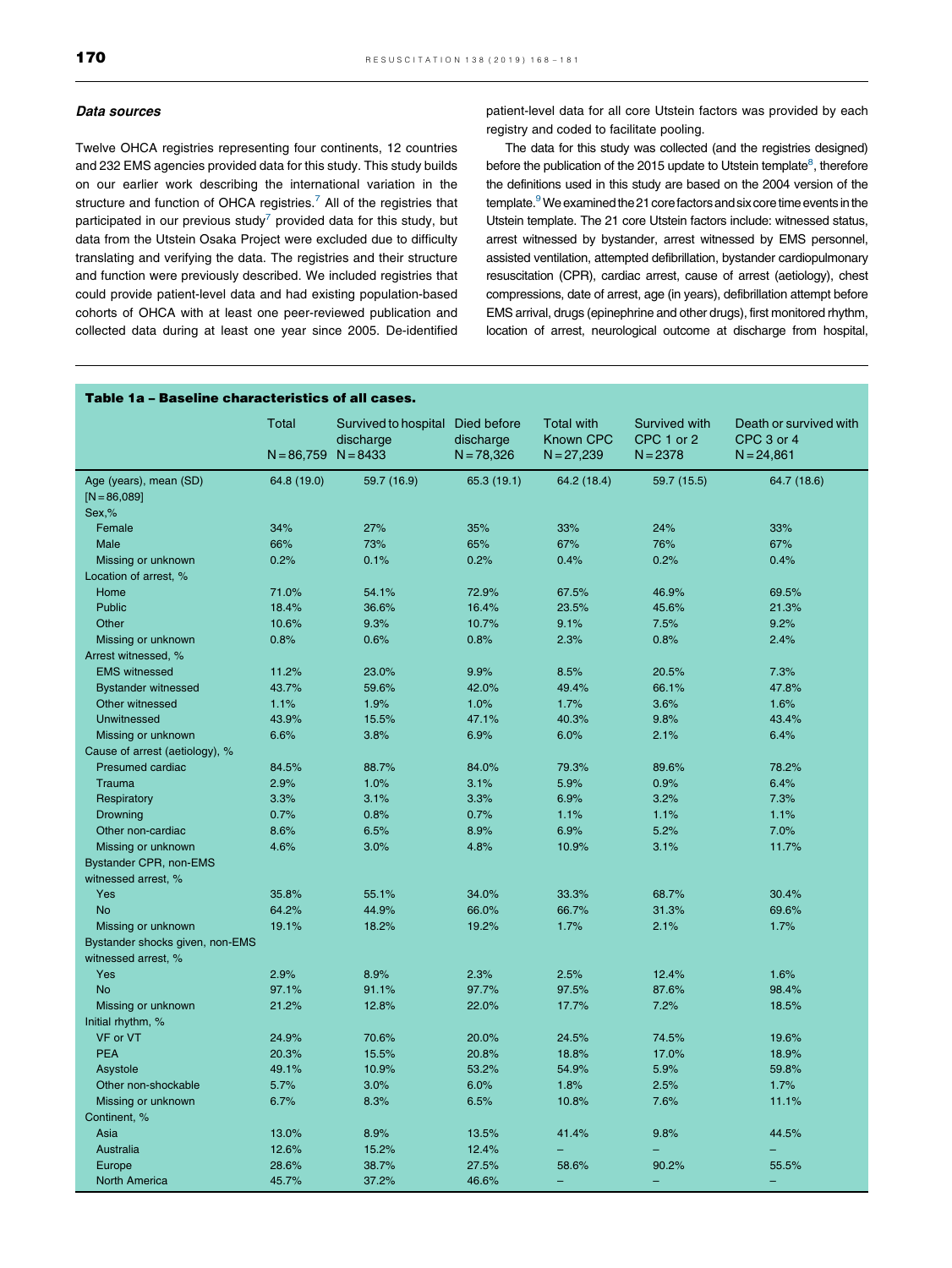<span id="page-3-0"></span>

| Table 1b - Baseline characteristics of all cases by registry. |                                 |                                     |                                                         |                            |                                               |                                                    |                            |                                       |                                                    |                                                 |                            |                             |
|---------------------------------------------------------------|---------------------------------|-------------------------------------|---------------------------------------------------------|----------------------------|-----------------------------------------------|----------------------------------------------------|----------------------------|---------------------------------------|----------------------------------------------------|-------------------------------------------------|----------------------------|-----------------------------|
|                                                               | Arrest<br>$N = 6782$ $N = 3776$ | German<br>resuscitation<br>registry | Helsinki cardiac Irish<br>arrest registry<br>$N = 1367$ | <b>OHCAR</b><br>$N = 1976$ | Oslo and<br>Akershus<br>registry<br>$N = 775$ | SJA-WA<br>Cardiac arrest<br>registry<br>$N = 2316$ | <b>ROC</b><br>$N = 39,637$ | <b>CAVAS</b><br>project<br>$N = 8522$ | Swedish<br>Register of<br><b>CPR</b><br>$N = 8711$ | Taipei<br><b>OHCA</b><br>Registry<br>$N = 2791$ | <b>VACAR</b><br>$N = 8658$ | <b>VICAR</b><br>$N = 1,448$ |
|                                                               |                                 |                                     |                                                         |                            |                                               |                                                    |                            |                                       |                                                    |                                                 |                            |                             |
| <b>EMS</b> agencies                                           | $N = 5$                         | $N = 8$                             | $N = 1$                                                 | $N = 1$<br>$N = 1935$      | $N = 1$<br>$N = 762$                          | $N = 1$                                            | $N = 210$                  | $N = 1$<br>$N = 8522$                 | $N = 1$                                            | $N = 1$                                         | $N = 1$<br>$N = 8613$      | $N = 1$                     |
| Age (years), mean (SD)                                        | $N = 6725$                      | $N = 3776$                          | $N = 1367$                                              |                            |                                               | $N = 2316$                                         | $N = 39,450$               |                                       | $N = 8402$<br>67.6 (18.0)                          | $N = 2789$                                      |                            | $N = 1,432$                 |
| Sex,%                                                         | 64.1 (17.3)                     | 68.0 (16.9)                         | 62.6 (16.8)                                             | 63.2 (19.5)                | 64.4 (18.1)                                   | 59.8 (22.2)                                        | 65.2(18.8)                 | 60.8 (19.4)                           |                                                    | 70.4 (18.5)                                     | 63.3(20.8)                 | 65.8(16.5)                  |
| Female                                                        | 29%                             | 34%                                 | 30%                                                     | 33%                        | 32%                                           | 29%                                                | 36%                        | 34%                                   | 33%                                                | 36%                                             | 32%                        | 37%                         |
| Male                                                          | 71%                             | 66%                                 | 70%                                                     | 67%                        | 68%                                           | 71%                                                | 64%                        | 66%                                   | 67%                                                | 64%                                             | 68%                        | 63%                         |
| Missing or unknown                                            | 0.1%                            | 2.5%                                | 0.0%                                                    | 0.0%                       | 0.0%                                          | 0.0%                                               | 0.1%                       | 0.0%                                  | 0.0%                                               | 0.1%                                            | 0.0%                       | 0.0%                        |
| Location of arrest, %                                         |                                 |                                     |                                                         |                            |                                               |                                                    |                            |                                       |                                                    |                                                 |                            |                             |
| Home                                                          | 66.0%                           | 68.4%                               | 53.5%                                                   | 67.3%                      | 55.5%                                         | 68.7%                                              | 74.9%                      | 69.9%                                 | 69.3%                                              | 73.4%                                           | 67.3%                      | 64.6%                       |
| Public                                                        | 28.9%                           | 18.1%                               | 37.5%                                                   | 18.3%                      | 28.7%                                         | 26.4%                                              | 14.5%                      | 23.4%                                 | 17.5%                                              | 14.6%                                           | 19.0%                      | 21.9%                       |
| Other                                                         | 5.1%                            | 13.5%                               | 8.9%                                                    | 14.4%                      | 15.8%                                         | 5.0%                                               | 10.6%                      | 6.7%                                  | 13.2%                                              | 12.1%                                           | 13.8%                      | 13.6%                       |
| Missing or unknown                                            | 0.6%                            | 1.3%                                | 0.0%                                                    | 0.4%                       | 0.3%                                          | 0.0%                                               | 0.1%                       | 5.9%                                  | 0.0%                                               | 0.4%                                            | 0.0%                       | 0.8%                        |
| Arrest witnessed, %                                           |                                 |                                     |                                                         |                            |                                               |                                                    |                            |                                       |                                                    |                                                 |                            |                             |
| <b>EMS</b> witnessed                                          | 9.6%                            | 13.9%                               | 18.4%                                                   | 8.2%                       | 11.3%                                         | 11.4%                                              | 10.8%                      | 2.6%                                  | 17.2%                                              | 9.4%                                            | 16.4%                      | 8.7%                        |
| <b>Bystander witnessed</b>                                    | 63.3%                           | 43.6%                               | 66.9%                                                   | 48.7%                      | 57.1%                                         | 42.2%                                              | 40.1%                      | 47.4%                                 | 37.7%                                              | 18.9%                                           | 47.4%                      | 48.5%                       |
| Other witnessed                                               | 3.3%                            |                                     |                                                         | 8.7%                       |                                               |                                                    |                            |                                       | 6.5%                                               | 3.0%                                            | $\overline{\phantom{0}}$   |                             |
| Unwitnessed                                                   |                                 | 42.5%                               | 14.7%                                                   |                            | 31.6%                                         | 46.4%                                              | 49.1%                      | 50.0%                                 |                                                    |                                                 |                            | 42.7%                       |
|                                                               | 23.8%<br>2.0%                   |                                     |                                                         | 34.4%<br>13.3%             | 0.6%                                          | 0.5%                                               | 5.3%                       | 12.8%                                 | 38.6%<br>22.3%                                     | 68.6%<br>5.6%                                   | 36.3%<br>0.4%              |                             |
| Missing or unknown                                            |                                 |                                     |                                                         |                            |                                               |                                                    |                            |                                       |                                                    |                                                 |                            |                             |
| Cause of arrest (aetiology), %                                |                                 |                                     |                                                         |                            | 66.7%                                         |                                                    |                            |                                       |                                                    |                                                 |                            |                             |
| Presumed cardiac<br>Trauma                                    | 84.4%<br>2.9%                   | 74.7%<br>3.6%                       | 67.6%                                                   | 85.4%                      | $\overline{\phantom{0}}$                      | 79.7%<br>10.7%                                     | 94.6%<br>0.2%              | 78.7%                                 | 60.9%                                              | 55.7%                                           | 76.2%                      | 87.3%<br>1.8%               |
|                                                               |                                 |                                     | 2.4%                                                    | 7.4%<br>2.9%               |                                               |                                                    | 0.2%                       | 9.3%                                  | 2.7%                                               | 16.0%                                           | 4.7%                       |                             |
| Respiratory                                                   | 4.3%<br>1.0%                    | 11.4%                               | 4.6%<br>2.1%                                            |                            | -                                             | 3.4%                                               | 0.4%                       | 9.0%<br>1.6%                          | 4.4%<br>0.9%                                       | 16.4%                                           | 5.6%<br>0.6%               | 3.7%<br>0.5%                |
| Drowning                                                      |                                 | 0.6%                                |                                                         | 0.7%                       |                                               |                                                    |                            |                                       |                                                    | 1.3%                                            |                            |                             |
| Other non-cardiac                                             | 7.4%<br>0.0%                    | 9.6%                                | 23.2%                                                   | 3.6%                       | 33.3%                                         | 6.2%                                               | 4.5%<br>0.1%               | 1.4%<br>1.0%                          | 31.1%<br>10.7%                                     | 10.7%                                           | 12.9%<br>0.0%              | 6.7%                        |
| Missing or unknown                                            |                                 | 24.2%                               | 17.6%                                                   | 0.0%                       | 0.0%                                          | 0.0%                                               |                            |                                       |                                                    | 61.7%                                           |                            | 2.9%                        |
| <b>Bystander CPR, non-EMS</b>                                 |                                 |                                     |                                                         |                            |                                               |                                                    |                            |                                       |                                                    |                                                 |                            |                             |
| witnessed arrest, %                                           |                                 |                                     |                                                         |                            |                                               |                                                    |                            |                                       |                                                    |                                                 |                            |                             |
| Yes                                                           | 70.5%                           | 16.8%                               | 56.7%                                                   | 49.4%                      | 64.2%                                         | 49.7%                                              | 20.1%                      | 5.5%                                  | 97.9%                                              | 21.8%                                           | 54.0%                      | 45.2%                       |
| <b>No</b>                                                     | 29.5%                           | 83.2%                               | 43.3%                                                   | 50.6%                      | 35.8%                                         | 50.3%                                              | 79.9%                      | 94.5%                                 | 2.1%                                               | 78.2%                                           | 46.0%                      | 54.8%                       |
| Missing or unknown                                            | 2.4%                            | 5.3%                                | 0.9%                                                    | 3.5%                       | 0.6%                                          | 0.0%                                               | 31.3%                      | 0.0%                                  | 38.9%                                              | 1.7%                                            | 4.3%                       | 0.0%                        |
| Bystander shocks given, non-                                  |                                 |                                     |                                                         |                            |                                               |                                                    |                            |                                       |                                                    |                                                 |                            |                             |
| EMS witnessed arrest, %                                       |                                 |                                     |                                                         |                            |                                               |                                                    |                            |                                       |                                                    |                                                 |                            |                             |
| Yes                                                           | 5.0%                            | 0.5%                                | 0.7%                                                    | 4.3%                       | 10.9%                                         |                                                    | 2.7%                       |                                       | 7.5%                                               | $\equiv$                                        | 2.8%                       | 3.5%                        |
| <b>No</b>                                                     | 95.0%                           | 99.5%                               | 99.3%                                                   | 95.7%                      | 10.9%                                         |                                                    | 97.3%                      | 100.0%                                | 92.5%                                              | $\equiv$                                        | 97.2%                      | 96.5%                       |
| Missing or unknown                                            | 0.1%                            | 56.2%                               | 0.0%                                                    | 4.6%                       | 0.3%                                          | 100.0%                                             | 7.7%                       | $\equiv$                              | 42.7%                                              | 100.0%                                          | 54.9%                      | 0.0%                        |
| Initial rhythm, %                                             |                                 |                                     |                                                         |                            |                                               |                                                    |                            |                                       |                                                    |                                                 |                            |                             |
| VF or VT                                                      | 39.6%                           | 24.5%                               | 38.5%                                                   | 25.3%                      | 32.9%                                         | 31.3%                                              | 23.3%                      | 9.9%                                  | 26.2%                                              | 11.4%                                           | 29.9%                      | 36.4%                       |
| <b>PEA</b>                                                    | 31.1%                           | 12.5%                               | 35.2%                                                   | 10.5%                      | 20.7%                                         | 30.8%                                              | 20.8%                      | 8.1%                                  | 13.8%                                              | 21.2%                                           | 24.8%                      | 26.0%                       |
| Asystole                                                      | 29.3%                           | 58.5%                               | 26.3%                                                   | 58.0%                      | 46.4%                                         | 37.9%                                              | 45.0%                      | 80.1%                                 | 60.0%                                              | 66.3%                                           | 45.0%                      | 37.6%                       |
| Other non-shockable                                           | -                               | 4.6%                                |                                                         | 6.2%                       |                                               |                                                    | 10.9%                      | 2.0%                                  |                                                    | 1.1%                                            | 0.3%                       |                             |
| Missing or unknown                                            | 6.8%                            | 4.8%                                | 0.7%                                                    | 12.9%                      | 0.3%                                          | 0.4%                                               | 3.9%                       | 16.4%                                 | 12.4%                                              | 16.1%                                           | 1.8%                       | 15.4%                       |
|                                                               |                                 |                                     |                                                         |                            |                                               |                                                    |                            |                                       |                                                    |                                                 |                            | (continued on next page)    |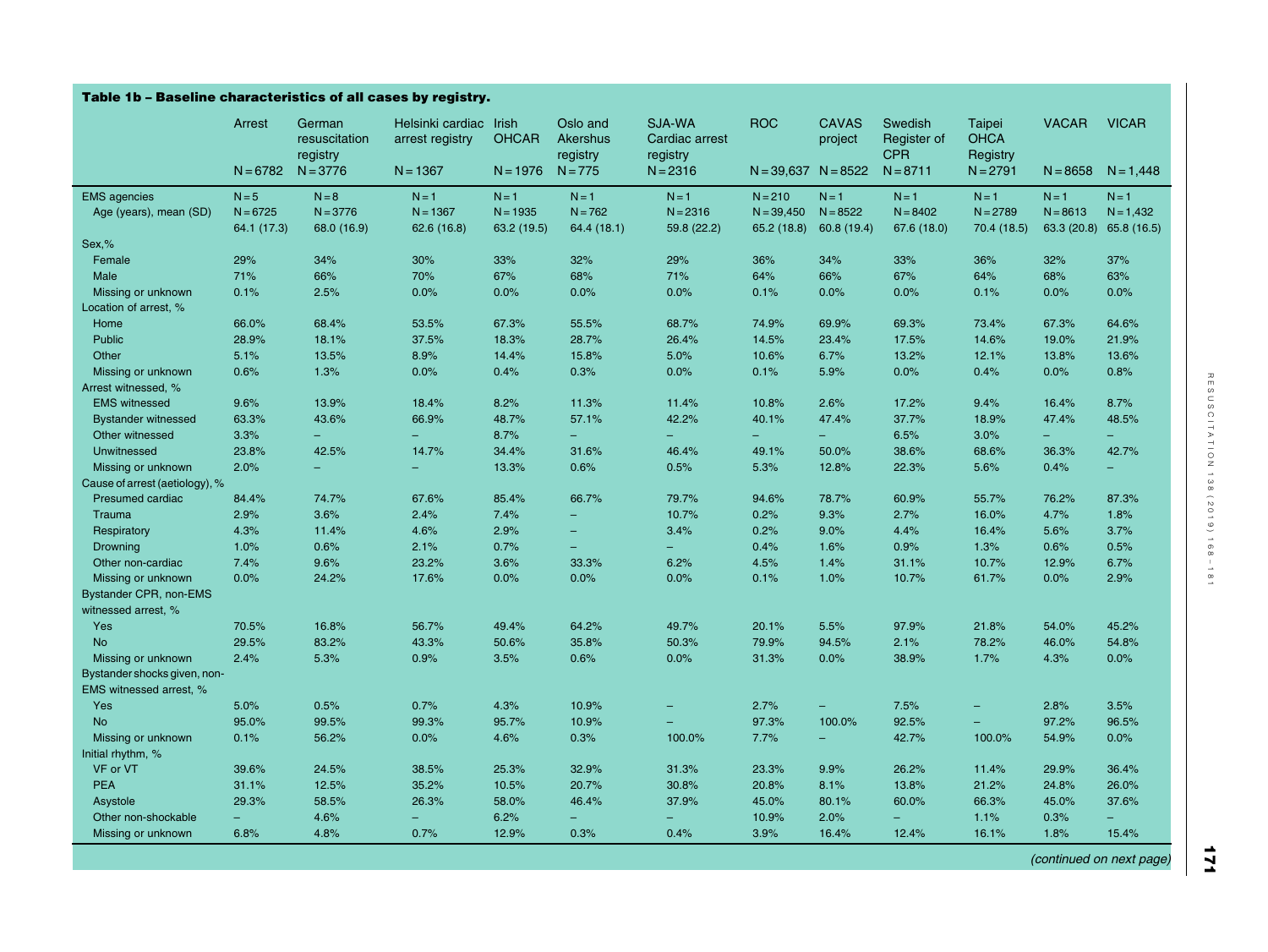resuscitation attempt by EMS personnel, return of spontaneous circulation (ROSC), sex, survived event and survival to hospital discharge. The location data element was simplified to three categories: home, public, or other because detailed location information was not available for all of the participating registries. The six core time events include: date of discharge/ death, time of witness/monitored arrest, time when call received, time of first rhythm analysis/assessment of need for CPR, time of first CPR attempts, time of first defibrillation attempt if shockable rhythm. We also collected the year of the event because of the possibility of temporal changes in the process and outcome of care for OHCA.

### Study population

We included all OHCA cases captured by the participating registries where resuscitation was attempted by EMS. Although the Utstein template recommends inclusion of patients assessed but not treated by EMS providers for OHCA, such data were not collated for this study because these patients have a poor prognosis and our ultimate objective was to assess whether the Utstein factors explain differences in survival among patients who were actively treated. Patients of all ages and OHCAs of all aetiologies were included. OHCA was defined as the cessation of cardiac mechanical activities as confirmed by the absence of signs of circulation.<sup>[8](#page-13-0)</sup> Operationally, this was defined as chest compressions provided by EMS or defibrillation by lay or EMS. Patients who had an in-hospital cardiac arrest and patients who were not treated by EMS were excluded. An initial 'shockable ' rhythm was defined as the patient presenting to EMS in ventricular fibrillation or pulseless ventricular tachycardia or where a bystander placed automated external defibrillator (AED) advised shock before EMS arrival. OHCAs were grouped by EMS agency (defined below) for the purposes of this study. The EMS agencies varied by region from single tiered to two-tiered and fire-based and third service.

### Study setting

An EMS agency was defined a priori a single EMS agency or group of agencies that is under a single medical direction. For example, two EMS agencies that provide advanced life support (ALS) response to the same geographic area with separate medical direction will be considered separate agencies. Conversely, EMS providers that serve a large geographic area under a single medical direction will be considered a single agency. As well, if multiple agencies provide first response to a geographic area followed by an ALS service which has a single medical direction that may or may not include the first responding agencies, the region was considered a single geographic region under the ALS service. For the purpose of this analysis, ALS was defined as ability to insert an advanced airway (including endotracheal tube or supraglottic airway) and the ability to administer intravenous medications, regardless of whether the providers ' professional background is that of paramedicine, nursing or physician as well as regardless of what treatment was actually administered to individual patients included in the analysis.

### **Outcomes**

The primary outcome measure of this study was survival to hospital discharge. Return of spontaneous circulation upon hospital arrival and survival to hospital discharge with a cerebral

| Table 1b (continued)                                                                                                                                                                     |               |                       |                        |                      |          |                |                                    |         |             |                            |                        |        |
|------------------------------------------------------------------------------------------------------------------------------------------------------------------------------------------|---------------|-----------------------|------------------------|----------------------|----------|----------------|------------------------------------|---------|-------------|----------------------------|------------------------|--------|
|                                                                                                                                                                                          | <b>Arrest</b> | German                | Helsinki cardiac Irish |                      | Oslo and | <b>SJA-WA</b>  | ROC                                | CAVAS   | Swedish     |                            | VACAR VICAR            |        |
|                                                                                                                                                                                          |               | resuscitation         | arrest registry OHCAR  |                      | Akershus | Cardiac arrest |                                    | project | Register of | Taipei<br>OHCA<br>Registry |                        |        |
|                                                                                                                                                                                          |               | registry              |                        |                      | registry | registry       |                                    |         | <b>CPR</b>  |                            |                        |        |
|                                                                                                                                                                                          |               | $N = 6782$ $N = 3776$ | $N = 1367$             | $N = 1976$ $N = 775$ |          | $N = 2316$     | $N = 39,637$ $N = 8522$ $N = 8711$ |         |             | $N = 2791$                 | $N = 8658$ $N = 1.448$ |        |
| Continent, %                                                                                                                                                                             |               |                       |                        |                      |          |                |                                    |         |             |                            |                        |        |
| Asia                                                                                                                                                                                     |               |                       |                        |                      |          |                |                                    | 100.0%  |             | 100.0%                     |                        |        |
| Australia                                                                                                                                                                                |               |                       |                        |                      |          | 100.0%         |                                    |         |             |                            | 100.0%                 |        |
| Europe                                                                                                                                                                                   | 100.0%        | 100.0%                | 100.0%                 | 100.0%               | 100.0%   |                |                                    |         | 100.0%      |                            |                        | 100.0% |
| North America                                                                                                                                                                            |               |                       |                        |                      |          |                | 100.0%                             |         |             |                            |                        |        |
| SD, Standard deviation; EMS, Emergency Medical Service; CPR, Cardiopulmonary Resuscitation; VF, Ventricular inclitation; VT, Ventricular Tachycardia; PEA, Pulseless Electrical Activity |               |                       |                        |                      |          |                |                                    |         |             |                            |                        |        |

SD, Standard deviation; EMS, Emergency Medical Service; CPR, Cardiopulmonary Resuscitation; VF, Ventricular Tip, Ventricular Tachycardia; PEA, Pulseless Electrical Activity.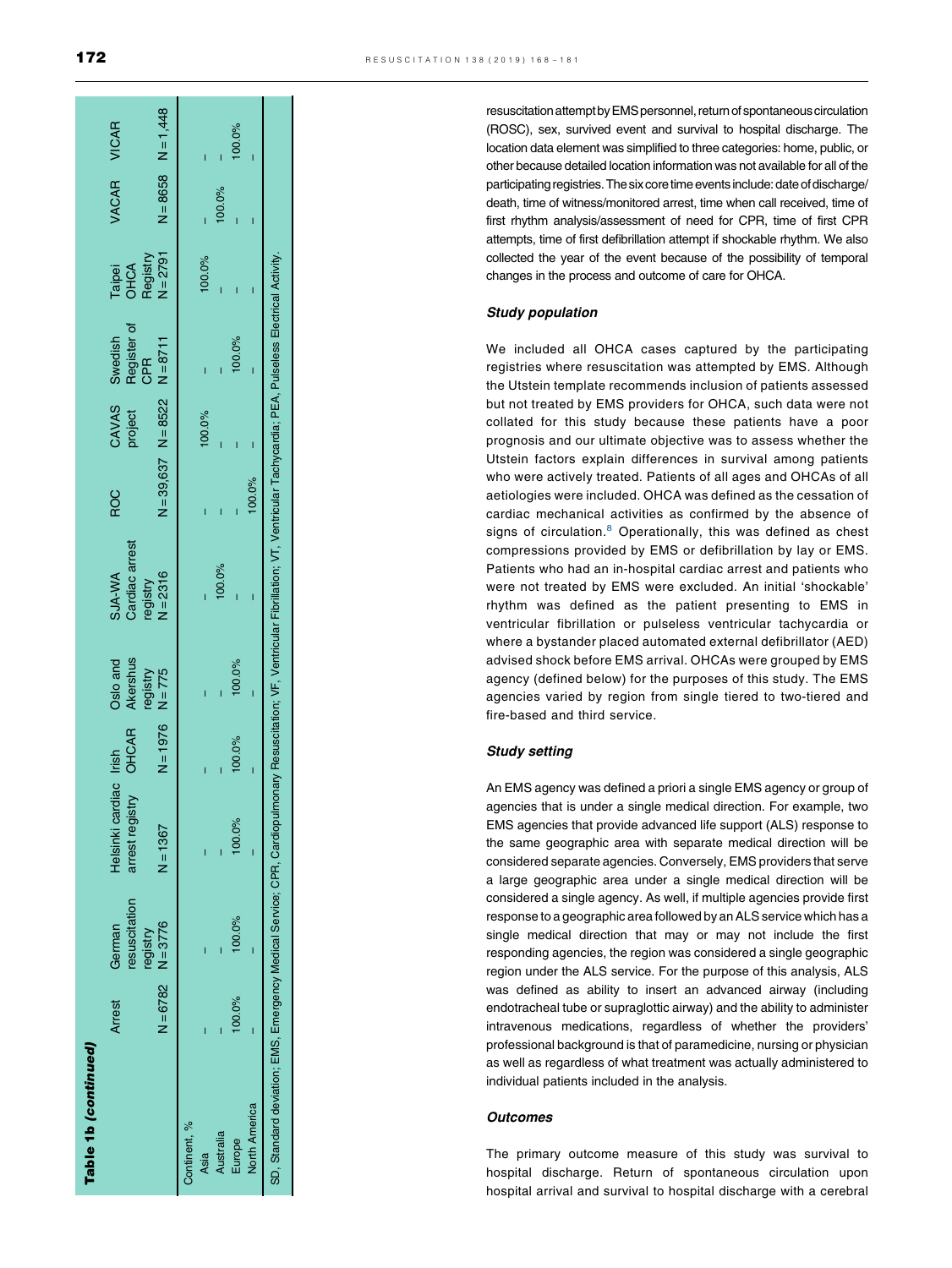|                                                                                                                       | Total<br>$N = 86,759$ | Survived to hospital<br>discharge<br>$N = 8433$ | Died before<br>discharge<br>$N = 78.326$ | <b>Total with</b><br><b>Known CPC</b><br>$N = 27,239$ | Survived with<br>CPC 1 or 2<br>$N = 2378$ | Death or survived with<br>CPC 3 or 4<br>$N = 24,861$ |
|-----------------------------------------------------------------------------------------------------------------------|-----------------------|-------------------------------------------------|------------------------------------------|-------------------------------------------------------|-------------------------------------------|------------------------------------------------------|
| Call to EMS assessment,<br>mean (SD)                                                                                  | 10.5(22.6)            | 8.6(13.5)                                       | 10.7(23.3)                               | 13.7(44.1)                                            | 9.1(20.8)                                 | 14.3(46.2)                                           |
| <b>EMS</b> chest compressions                                                                                         | 97.1%                 | 93.8%                                           | 97.5%                                    | 90.8%                                                 | 97.3%                                     | 90.5%                                                |
| Missing or unknown                                                                                                    | 14.8%                 | 25.1%                                           | 13.7%                                    | 46.4%                                                 | 74.6%                                     | 43.7%                                                |
| Shocks given, %                                                                                                       | 36.0%                 | 73.2%                                           | 32.0%                                    | 34.3%                                                 | 82.7%                                     | 29.7%                                                |
| Missing or unknown                                                                                                    | 0.7%                  | 0.5%                                            | 0.8%                                     | 0.7%                                                  | 0.4%                                      | 0.7%                                                 |
| Assisted ventilation, %                                                                                               | 93.6%                 | 90.6%                                           | 93.9%                                    | 80.4%                                                 | 78.6%                                     | 80.5%                                                |
| Missing or unknown                                                                                                    | 14.0%                 | 24.1%                                           | 12.9%                                    | 43.8%                                                 | 71.4%                                     | 41.2%                                                |
| Drugs, %                                                                                                              |                       |                                                 |                                          |                                                       |                                           |                                                      |
| Epinephrine                                                                                                           | 63.5%                 | 39.5%                                           | 65.9%                                    | 34.9%                                                 | 43.3%                                     | 34.4%                                                |
| Other drugs                                                                                                           | 2.0%                  | 11.3%                                           | 1.1%                                     | 2.0%                                                  | 5.6%                                      | 1.8%                                                 |
| No drugs                                                                                                              | 34.5%                 | 49.1%                                           | 33.1%                                    | 63.1%                                                 | 51.0%                                     | 63.8%                                                |
| Missing or unknown                                                                                                    | 8.1%                  | 16.6%                                           | 7.2%                                     | 24.7%                                                 | 52.4%                                     | 22.0%                                                |
| ROSC before ED, %                                                                                                     | 30.0%                 | 91.5%                                           | 23.0%                                    | 29.6%                                                 | 91.3%                                     | 21.3%                                                |
| Missing or unknown                                                                                                    | 20.1%                 | 15.7%                                           | 20.6%                                    | 31.9%                                                 | 7.3%                                      | 34.3%                                                |
| ROSC at ED arrival, %                                                                                                 | 21.3%                 | 84.7%                                           | 15.2%                                    | 13.2%                                                 | 87.7%                                     | 8.7%                                                 |
| Missing or unknown                                                                                                    | 26.8%                 | 33.4%                                           | 26.1%                                    | 40.7%                                                 | 61.7%                                     | 38.7%                                                |
| Hospital admission, %                                                                                                 | 25.0%                 | 99.5%                                           | 16.6%                                    | 28.7%                                                 | 99.6%                                     | 21.7%                                                |
| Missing or unknown                                                                                                    | 43.4%                 | 40.5%                                           | 43.7%                                    | 12.6%                                                 | 10.0%                                     | 12.9%                                                |
| Survival to hospital<br>discharge, %                                                                                  | 9.7%                  | 100.0%                                          | 0%                                       | 11.6%                                                 | 100.0%                                    | 3.1%                                                 |
| Survival to discharge with<br>CPC 1 or 2, %                                                                           | 8.3%                  | 72.3%                                           |                                          | 8.7%                                                  | 100.0%                                    | 0.0%                                                 |
| Missing or unknown                                                                                                    | 51.5%                 | 42.5%                                           |                                          |                                                       |                                           |                                                      |
| EMS, Emergency Medical Service; SD, Standard deviation; ED, Emergency Department; CPC, Cerebral Performance Category. |                       |                                                 |                                          |                                                       |                                           |                                                      |

<span id="page-5-0"></span>Table 2a – Characteristics of EMS treatment and patient outcomes for all cases.

performance category (CPC) of 1 or 2 were measured as secondary outcomes.

### Statistical analysis

We used generalized linear mixed models (GLMM) with a logistic link to examine the variation in survival between EMS agencies as well as the relationship between the Utstein factors and outcomes. We tested the null hypothesis that survival was equally distributed between EMS agencies by using the Wald test for variance components in GLMM. The fixed effects included in the model were witnessed status (i.e., arrest witnessed by bystander, EMS personnel, other, or neither), attempted defibrillation, bystander CPR, cause of arrest (aetiology), chest compressions, year of arrest, age (0–18 years, 19–39, 40–49, 50–59, 60–69, 70–79, 80–89, or 90+), defibrillation attempt before EMS arrival, first monitored rhythm (shockable, PEA, asystole, or other non-shockable), location of arrest (home, public, or other), sex and time from call to EMS assessment. The random effects included in the model were EMS agency and interaction term between time and EMS agency. Cases with missing covariate data were included in the model, and coded as a missing category for that variable. A ROC curve was produced to assess the predictive ability of the model, and summarized with the area under the curve (AUC).

In addition to the full model, we repeated the analysis in subgroups defined a priori by aetiology (Non-traumatic/Presumed cardiac/Non-Cardiac), initial rhythm (shockable/non-shockable), witness status (EMS witnessed/NotEMS witnessed), bystander(Lay) witnessed with a shockable initial rhythm, and age group (Adult  $>18$  years/Child

 $1 < 18$  years). Due to the low number of survivors, we excluded infant OHCAs  $\left($  < 1 year of age) from the model.

We performed a sensitivity analysis to assess whether including an interaction between bystander CPR and the call to EMS assessment interval in the model improved the fit of the primary model. In addition, we performed a sensitivity analysis including medication administration and assisted ventilation as fixed effects, limiting the analysis to those registries that collect that information (10/12).

Statistical analysis was performed using SAS v9.4 (SAS Institute Inc., Cary, NC, USA). All

p-values less than 0.05 were considered significant.

### Results

### Patient and event characteristics

During the six year study period, twelve registries contributed 86,759 OHCA cases. The mean age of OHCA patients was 65 years (SD 19), and most were male (66%, [Table](#page-2-0) 1a). Patient arrest characteristics, EMS treatment and patient outcomes varied across registries. Less than half of OHCAs were bystander witnessed (44%). The proportion of patients presenting with an initial 'shockable' rhythm varied from 10% to 40% and was lowest in the two Asian registries ([Table](#page-3-0) 1b). There was also variation in the proportion of cardiac arrests of presumed cardiac aetiology, ranging from 56% to 95%. The proportion of non-EMS witnessed patients receiving bystander CPR varied greatly across registries (range 6%–98%). The mean call to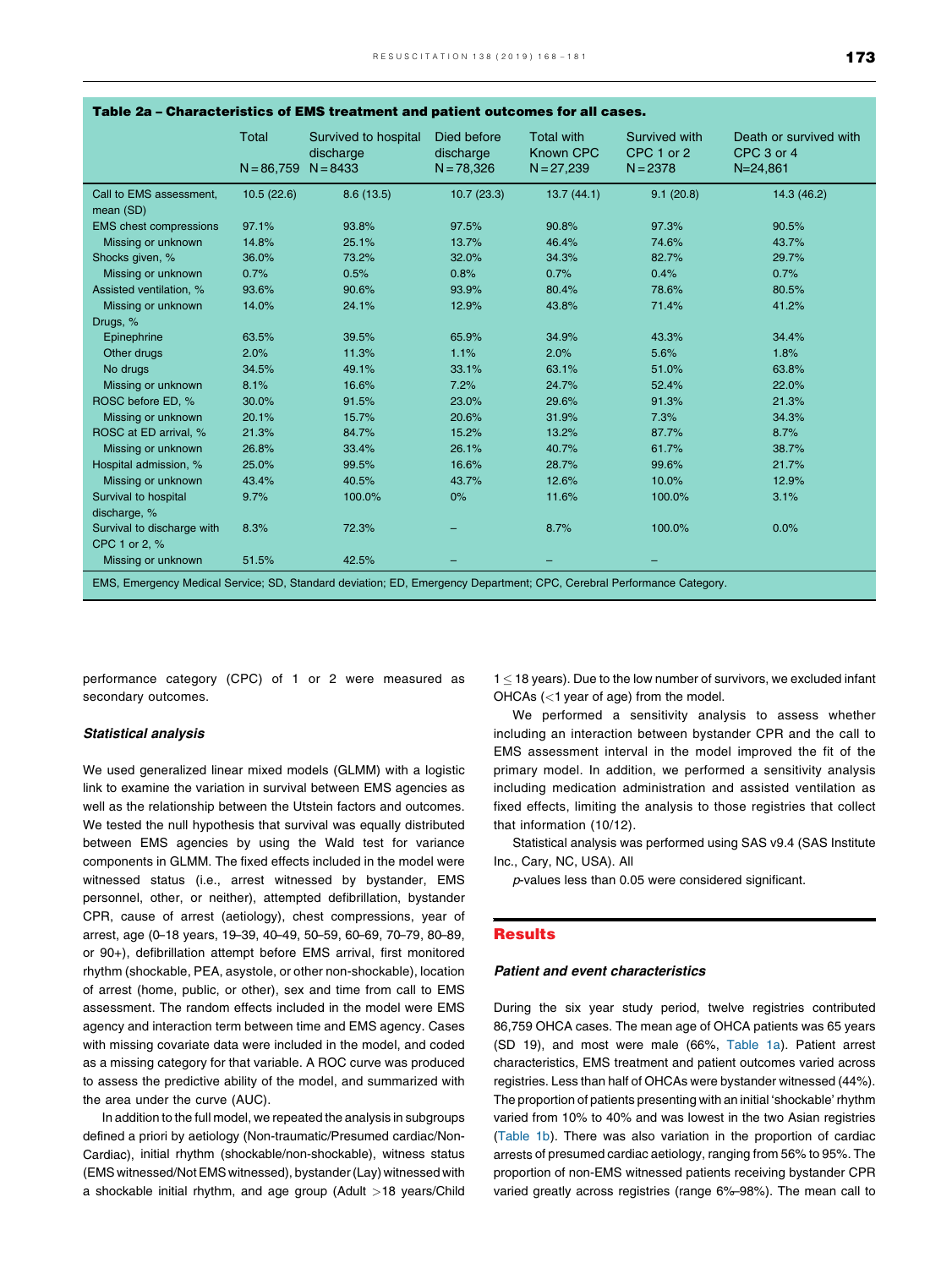|                                                                                                                       | Arrest                   | German<br>resuscitation<br>registry | Helsinki cardiac<br>arrest registry | <b>Irish</b><br><b>OHCAR</b> | Oslo and<br>Akershus<br>Registry | SJA-WA cardiac<br>arrest registry | <b>ROC</b>              | <b>CAVAS</b><br>Project | Swedish<br>Register of<br><b>CPR</b> | Taipei<br><b>OHCA</b><br>registry | VACAR VICAR |                         |
|-----------------------------------------------------------------------------------------------------------------------|--------------------------|-------------------------------------|-------------------------------------|------------------------------|----------------------------------|-----------------------------------|-------------------------|-------------------------|--------------------------------------|-----------------------------------|-------------|-------------------------|
|                                                                                                                       |                          | $N = 6782$ $N = 3776$               | $N = 1367$                          | $N = 1976$                   | $N = 775$                        | $N = 2316$                        | $N = 39,637$ $N = 8522$ |                         | $N = 8711$                           | $N = 2,791$                       |             | $N = 8658$ $N = 1448$   |
| Call to EMS                                                                                                           | 10.1(5.0)                | 10.1(12.5)                          | 10.9(4.6)                           | 16.6(48.8)                   | 10.5(4.7)                        |                                   | 9.0(11.0)               | $\qquad \qquad -$       | 10.9(10.5)                           | 22.3 (84.3)                       |             | $11.3(7.1)$ 17.7 (66.2) |
| assessment, mean (SD)                                                                                                 |                          |                                     |                                     |                              |                                  |                                   |                         |                         |                                      |                                   |             |                         |
| <b>EMS</b> chest<br>compressions                                                                                      | 0.0%                     | 0.0%                                | 100.0%                              | 99.6%                        | 0.0%                             | 95.6%                             | 99.6%                   | 84.9%                   | 99.3%                                | 98.0%                             | 94.6%       | 0.0%                    |
| Missing or unknown                                                                                                    | 100.0%                   | 100.0%                              | 0.0%                                | 0.4%                         | 100.0%                           | 0.0%                              | 0.0%                    | 0.0%                    | 0.2%                                 | 0.0%                              | 0.0%        | 100.0%                  |
| Shocks given, %                                                                                                       | 52.6%                    | 45.4%                               | 49.0%                               | 38.5%                        | 40.8%                            | 36.4%                             | 34.9%                   | 8.6%                    | 38.4%                                | 11.7%                             | 43.5%       | 92.6%                   |
| Missing or unknown                                                                                                    | 0.8%                     | 0.0%                                | 0.4%                                | 4.5%                         | 0.4%                             | 0.0%                              | 0.1%                    | 0.0%                    | 4.8%                                 | 1.4%                              | 0.0%        | 0.0%                    |
| Assisted ventilation. %                                                                                               |                          |                                     | 96.6%                               | 96.7%                        | 78.1%                            | 97.1%                             | 97.9%                   | 68.2%                   | 97.0%                                | 99.7%                             | 92.9%       | 0.0%                    |
| Missing or unknown                                                                                                    | 100.0%                   | 100.0%                              | 1.8%                                | 3.2%                         | 0.3%                             | 0.0%                              | 0.1%                    | 0.0%                    | 0.2%                                 | 0.0%                              | 0.0%        | 100.0%                  |
| Drugs, %                                                                                                              |                          |                                     |                                     |                              |                                  |                                   |                         |                         |                                      |                                   |             |                         |
| Epinephrine                                                                                                           |                          | 83.6%                               | 78.7%                               | 52.3%                        | 44.7%                            | 6.0%                              | 77.6%                   | 0.0%                    | 76.9%                                | 19.1%                             | 69.2%       | 75.7%                   |
| Other drugs                                                                                                           | -                        | 8.6%                                | 1.0%                                | 0.0%                         | 4.7%                             | 0.0%                              | 2.3%                    | 0.0%                    | 0.6%                                 | 0.1%                              | 2.5%        | 2.1%                    |
| No drugs                                                                                                              | $\overline{\phantom{0}}$ | 7.8%                                | 20.3%                               | 47.7%                        | 50.6%                            | 94.0%                             | 20.1%                   | 100.0%                  | 22.5%                                | 80.8%                             | 28.2%       | 22.2%                   |
| Missing or unknown                                                                                                    | 100.0%                   | 0.2%                                | 0.1%                                | 1.3%                         | 1.3%                             | 0.0%                              | 0.4%                    | 0.0%                    | 0.6%                                 | 0.0%                              | 0.1%        | 0.0%                    |
| ROSC before ED, %                                                                                                     | 34.7%                    | 32.4%                               | 49.2%                               | 19.2%                        | 35.1%                            | 15.2%                             | 29.0%                   |                         |                                      | 12.2%                             | 38.4%       | 30.0%                   |
| Missing or unknown                                                                                                    | 0.3%                     | 1.1%                                | 0.0%                                | 6.3%                         | 0.0%                             | 0.0%                              | 0.0%                    | 100.0%                  | 100.0%                               | 0.0%                              | 0.0%        | 0.0%                    |
| ROSC at ED arrival. %                                                                                                 | $\equiv$                 | 26.1%                               | 42.7%                               | 13.8%                        | 29.2%                            | 13.9%                             | 22.6%                   | 1.8%                    |                                      | -                                 | 32.9%       |                         |
| Missing or unknown                                                                                                    | 100.0%                   | 1.0%                                | 0.0%                                | 7.5%                         | 0.0%                             | 0.0%                              | 8.3%                    | 0.0%                    | 100.0%                               | 100.0%                            | 0.8%        | 100.0%                  |
| Hospital admission, %                                                                                                 | 39.9%                    | 26.1%                               | 43.0%                               | ÷                            | 27.7%                            | 18.0%                             | 23.7%                   | 20.4%                   | 18.3%                                | 26.6%                             | $\equiv$    |                         |
| Missing or unknown                                                                                                    | 1.0%                     | 1.0%                                | 0.0%                                | 100.0%                       | 0.0%                             | 0.0%                              | 64.2%                   | 0.0%                    | 0.0%                                 | 0.0%                              | 100.0%      | 100.0%                  |
| Survival to hospital                                                                                                  | 20.0%                    | 12.7%                               | 22.1%                               | 6.0%                         | 12.8%                            | 9.0%                              | 7.9%                    | 6.6%                    | 8.5%                                 | 6.8%                              | 12.4%       | 11.4%                   |
| discharge, %                                                                                                          |                          |                                     |                                     |                              |                                  |                                   |                         |                         |                                      |                                   |             |                         |
| Survival to discharge                                                                                                 | 18.6%                    | 8.4%                                | 19.6%                               | 5.3%                         | 11.6%                            |                                   | 4.3%                    | 1.8%                    | 94.3%                                | 2.8%                              |             | 8.8%                    |
| with CPC 1 or 2, %                                                                                                    |                          |                                     |                                     |                              |                                  |                                   |                         |                         |                                      |                                   |             |                         |
| Missing or unknown                                                                                                    | 1.5%                     | 1.5%                                | 0.0%                                | 0.8%                         | 0.0%                             | 100.0%                            | 64.0%                   | 0.0%                    | 93.6%                                | 0.9%                              | 100.0%      | 0.0%                    |
| EMS, Emergency Medical Service; SD, Standard deviation; ED, Emergency Department; CPC, Cerebral Performance Category. |                          |                                     |                                     |                              |                                  |                                   |                         |                         |                                      |                                   |             |                         |

## Table 2b – Characteristics of EMS treatment and patient outcomes for all cases by registry.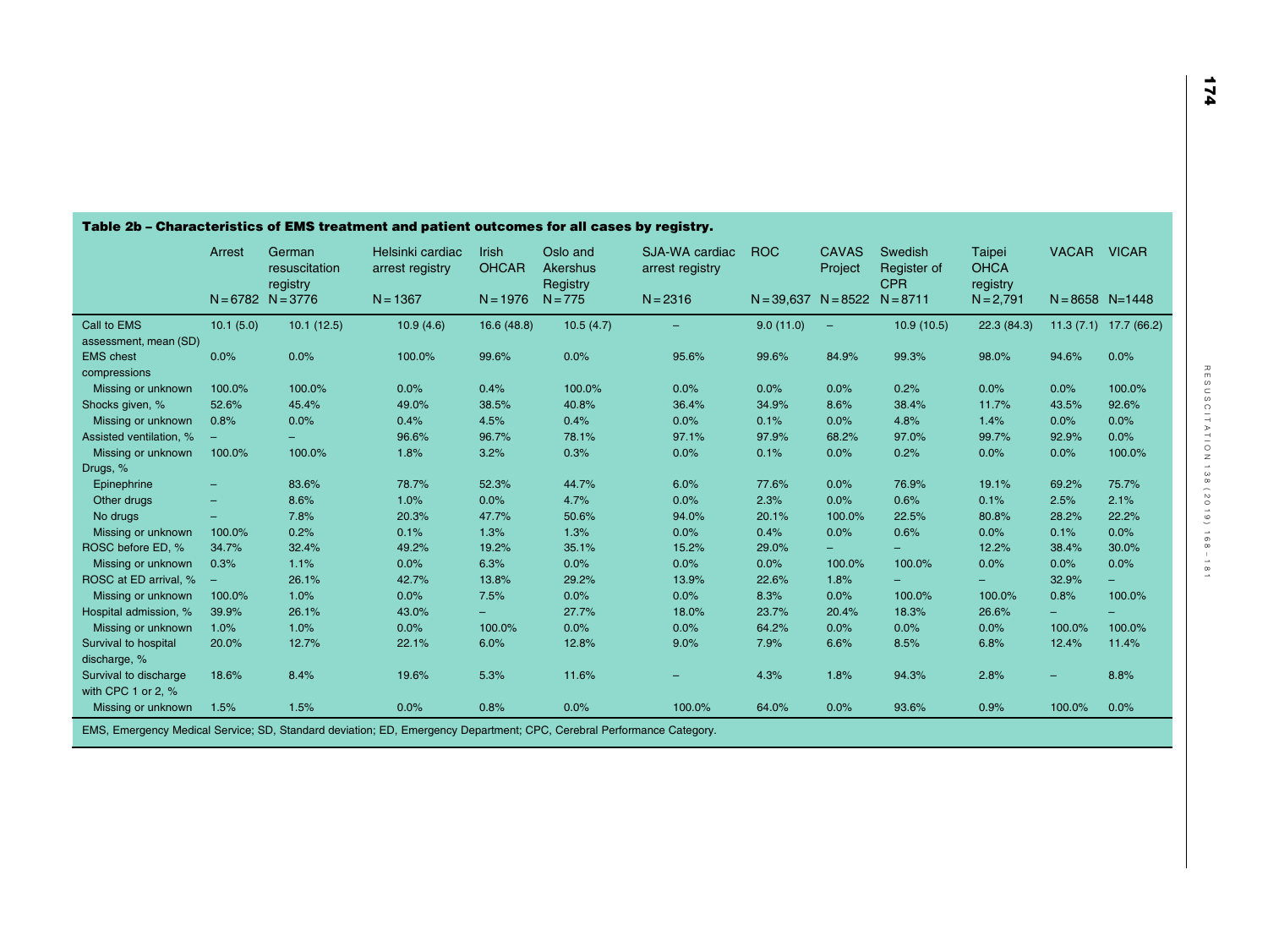<span id="page-7-0"></span>

| Table 3 – Association between the Utstein data elements and outcomes for all cases. |                                       |                                      |                                              |
|-------------------------------------------------------------------------------------|---------------------------------------|--------------------------------------|----------------------------------------------|
|                                                                                     | Survival to discharge<br>$N = 86,759$ | Pulses at ED arrival<br>$N = 57,030$ | Survived with CPC 1 or $2^1$<br>$N = 27,239$ |
|                                                                                     | OR (95% CI)                           | OR (95% CI)                          | OR (95% CI)                                  |
| <b>Age Category</b>                                                                 |                                       |                                      |                                              |
| $≤18$                                                                               | 1.27(1.04, 1.54)                      | $0.71$ $(0.58, 0.86)$                | 1.02(0.65, 1.63)                             |
| 19-39                                                                               | Reference                             | Reference                            | Reference                                    |
| 40-49                                                                               | 0.93(0.82, 1.04)                      | 0.95(0.85, 1.06)                     | 0.99(0.79, 1.25)                             |
| 50-59                                                                               | $0.82$ (0.74, 0.92)                   | 0.94(0.85, 1.04)                     | 0.85(0.68, 1.05)                             |
| 60-69                                                                               | 0.68(0.61, 0.75)                      | 0.87(0.79, 0.97)                     | 0.65(0.52, 0.80)                             |
| 70-79                                                                               | 0.48(0.43, 0.54)                      | 0.95(0.86, 1.05)                     | 0.47(0.38, 0.58)                             |
| 80-89                                                                               | 0.30(0.26, 0.34)                      | 0.83(0.75, 0.92)                     | 0.24(0.19, 0.31)                             |
| $\geq$ 90                                                                           | 0.17(0.14, 0.22)                      | $0.72$ (0.62, 0.82)                  | 0.17(0.10, 0.30)                             |
| Missing or unknown                                                                  | 0.24(0.15, 0.37)                      | 0.38(0.24, 0.61)                     | 0.06(0.01, 0.45)                             |
| <b>Sex</b>                                                                          |                                       |                                      |                                              |
| Female                                                                              | 1.13(1.07, 1.20)                      | 1.36(1.30, 1.43)                     | 1.08(0.96, 1.21)                             |
| Male                                                                                | Reference                             | Reference                            | Reference                                    |
| Missing or unknown                                                                  | 0.44(0.20, 0.96)                      | 0.46(0.26, 0.82)                     | 0.49(0.17, 1.46)                             |
| <b>Location of arrest</b>                                                           |                                       |                                      |                                              |
| Home                                                                                | Reference                             | Reference                            | Reference                                    |
| Public                                                                              | 1.73(1.63, 1.83)                      | 1.19(1.12, 1.26)                     | 1.81(1.62, 2.02)                             |
| Other                                                                               | 1.10(1.00, 1.21)                      | 0.96(0.89, 1.04)                     | 1.03(0.85, 1.25)                             |
| Missing or unknown                                                                  | 0.99(0.71, 1.37)                      | 0.72(0.44, 1.18)                     | 1.11(0.66, 1.88)                             |
| Arrest witnessed                                                                    |                                       |                                      |                                              |
| <b>Bystander witnessed</b>                                                          | 2.15(2.00, 2.31)                      | 1.89 (1.79, 1.99)                    | 2.25(1.92, 2.63)                             |
| <b>EMS</b> witnessed                                                                | 5.92(5.38, 6.51)                      | 2.73 (2.51, 2.96)                    | 8.02 (6.54, 9.84)                            |
| Witnessed by other                                                                  | 3.65(2.94, 4.54)                      | 2.54 (1.65, 3.91)                    | 4.03(2.88, 5.64)                             |
| Witnessed, unknown by whom                                                          | 1.48(1.19, 1.84)                      | 1.02(0.60, 1.74)                     | 1.89(1.16, 3.11)                             |
| <b>Unwitnessed</b>                                                                  | Reference                             | Reference                            | Reference                                    |
| Missing or unknown                                                                  | 1.54(1.30, 1.82)                      | 1.27(1.04, 1.56)                     | 2.01(1.28, 3.18)                             |
| Cause of arrest (aetiology)                                                         |                                       |                                      |                                              |
| <b>Presumed cardiac</b>                                                             | Reference                             | Reference                            | Reference                                    |
| Trauma                                                                              | 0.26(0.21, 0.33)                      | 0.48(0.39, 0.59)                     | 0.24(0.15, 0.39)                             |
| Respiratory                                                                         | 1.54(1.32, 1.78)                      | 1.80(1.57, 2.06)                     | 1.18(0.90, 1.56)                             |
| Drowning                                                                            | 1.68(1.25, 2.27)                      | 1.53(1.10, 2.12)                     | 2.73(1.66, 4.50)                             |
| Other non-cardiac                                                                   | 1.04(0.94, 1.17)                      | 1.23(1.12, 1.35)                     | 0.81(0.65, 1.02)                             |
| Missing or unknown                                                                  | 0.73(0.62, 0.86)                      | 0.45(0.37, 0.55)                     | 0.41(0.31, 0.55)                             |
| Bystander CPR, non-EMS witnessed arrest                                             |                                       |                                      |                                              |
| Yes                                                                                 | 1.09(1.02, 1.17)                      | 1.16(1.10, 1.23)                     | 1.23(1.08, 1.39)                             |
| <b>No</b>                                                                           | Reference                             | Reference                            | Reference                                    |
| Missing or unknown                                                                  | 1.06(0.97, 1.15)                      | 1.04(0.97, 1.11)                     | 1.24(0.85, 1.82)                             |
| <b>Bystander defibrillation attempted</b>                                           |                                       |                                      |                                              |
| Yes                                                                                 | 1.67(1.47, 1.90)                      | 1.02(0.87, 1.20)                     | 1.86 (1.48, 2.34)                            |
| <b>No</b>                                                                           | Reference                             | Reference                            | Reference                                    |
| <b>Unknown</b>                                                                      | 1.03(0.93, 1.14)                      | 0.89(0.82, 0.96)                     | 2.22(1.66, 2.98)                             |
| Initial rhythm                                                                      |                                       |                                      |                                              |
| Shockable rhythm (VF, VT, AED advised shock)                                        | 8.75 (7.92, 9.66)                     | $3.72$ $(3.45, 4.02)$                | 9.51(7.67, 11.80)                            |
| <b>PEA</b>                                                                          |                                       |                                      |                                              |
|                                                                                     | $2.51$ (2.28, 2.76)                   | 2.06(1.93, 2.19)                     | 3.85(3.08, 4.80)                             |
| Asystole                                                                            | Reference                             | Reference                            | Reference                                    |
| Other non-shockable                                                                 | $2.62$ (2.23, 3.07)                   | 1.50(1.35, 1.65)                     | 7.69 (5.19, 11.39)                           |
| Missing or unknown                                                                  | 4.84 (4.31, 5.42)                     | $2.66$ (2.34, 3.02)                  | $4.62$ (3.58, 5.95)                          |
| Call to EMS assessment                                                              | Reference                             |                                      |                                              |
| $<$ 5 min                                                                           |                                       | Reference                            | Reference                                    |
| $5 - 10$ min                                                                        | 0.85(0.74, 0.97)                      | 1.01(0.83, 1.22)                     | 0.75(0.61, 0.91)                             |
| $10 - 15$ min                                                                       | $0.61$ (0.53, 0.71)                   | 0.92(0.76, 1.12)                     | 0.52(0.43, 0.65)                             |
| $15 - 20$ min                                                                       | 0.52(0.43, 0.62)                      | 0.67(0.54, 0.84)                     | 0.53(0.40, 0.69)                             |
| $\geq$ 20 min                                                                       | 0.70(0.59, 0.82)                      | 0.75(0.61, 0.92)                     | 0.61(0.46, 0.81)                             |
| Missing or unknown                                                                  | 0.75(0.64, 0.88)                      | 0.80(0.65, 0.98)                     | 0.77(0.61, 0.97)                             |
| <b>EMS</b> chest compressions                                                       |                                       |                                      |                                              |
| Yes                                                                                 | Reference                             | Reference                            | Reference                                    |
| <b>No</b>                                                                           | 2.44 (2.11, 2.83)                     | 1.36(1.15, 1.62)                     | 0.48(0.28, 0.83)                             |
| Missing or unknown                                                                  | 2.21 (1.73, 2.80)                     | 2.58 (1.62, 4.09)                    | 1.78 (0.95, 3.31)                            |
| <b>EMS</b> defibrillation attempted                                                 |                                       |                                      |                                              |
| Yes                                                                                 | 1.55(1.42, 1.69)                      | 1.13(1.06, 1.21)                     | $2.81$ (2.36, 3.34)                          |
| <b>No</b>                                                                           | Reference                             | Reference                            | Reference                                    |
| Missing or unknown                                                                  | 1.25(0.88, 1.79)                      | 0.80(0.41, 1.59)                     | 1.02(0.51, 2.05)                             |

(continued on next page)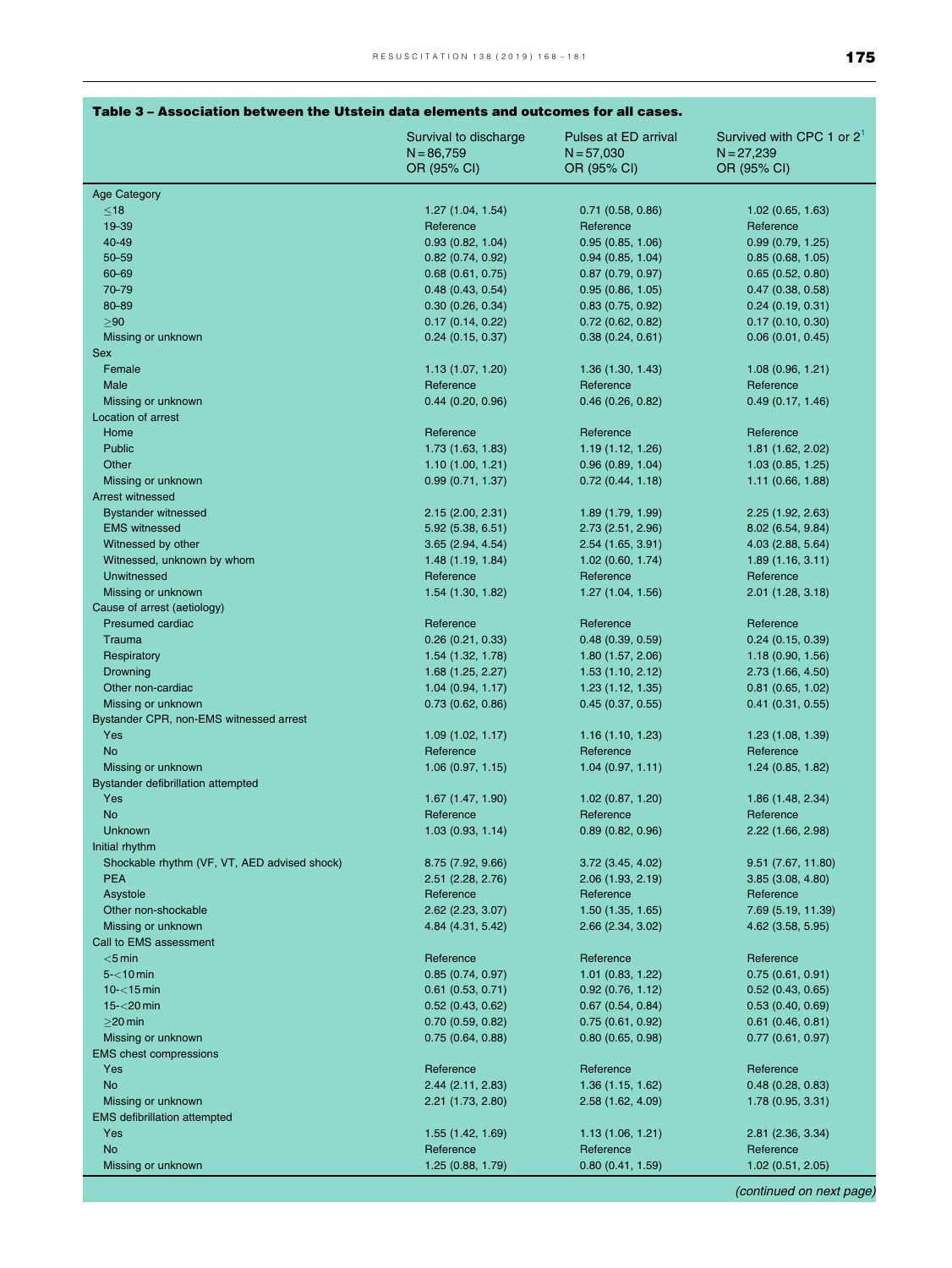<span id="page-8-0"></span>

| Pulses at ED arrival        | Survived with CPC 1 or $2^1$ |
|-----------------------------|------------------------------|
| $N = 57.030$<br>OR (95% CI) | $N = 27.239$<br>OR (95% CI)  |
| 1.11(1.08, 1.16)            | 1.06(1.00, 1.11)             |
| < 0.001                     | 0.02                         |
| 0.01                        | 0.14                         |
|                             |                              |

Note: models include random terms for agency and agency by year effects.

OR, Odds Ratio; CI, Confidence Interval; ED, Emergency Department; CPC, Cerebral Performance Category; EMS, Emergency Medical Service; CPR, Cardiopulmonary Resuscitation; VF, Ventricular Fibrillation; VT, Ventricular Tachycardia; AED, Automated External Defibrillator; PEA, Pulseless Electrical Activity.

Model includes the eight registries that collected this outcome and had >50% non-missing data.

EMS assessment interval was 11 min (SD 23) and varied between 9 and 22 min [\(Tables](#page-5-0) 2a and 2b). Overall, the majority of patients were administered epinephrine by EMS (64%) and 36% were administered a shock.

### Patient outcomes

Overall survival to hospital discharge was 10% (range, 6%–22%) ([Tables](#page-5-0) 2a and 2b). Overall survival to hospital discharge with CPC of 1 or 2 was 8% for the eight registries that collected this data and where the majority of data was not missing (range 2%–20%).

### Association between the Utstein factors and outcomes

The adjusted association between the Utstein factors and patient outcomes are outlined in [Table](#page-7-0) 3. An initial 'shockable' rhythm had the strongest association with survival to hospital discharge (AOR 8.75 95% CI: 7.92–9.66) and survival to hospital discharge with a CPC of 1 or 2 (AOR 9.51 95% CI: 7.67–11.80). The strength of the association between Utstein factors and survival to hospital discharge varied among the predefined subgroups [\(Table](#page-9-0) 4), however several factors revealed a consistent effect. Increasing patient age and time to EMS assessment were consistently associated with poorer survival. In addition, public location, witnessed event (bystander, EMS, other witness and unknown witness) and bystander defibrillation were consistently associated with improved odds of survival.

The interaction between bystander CPR and the call to EMS assessment interval was significant ( $p < 0.001$ , Supplementary Table 1) but it did not improve model fit. This analysis revealed there was a trend to lower odds of survival for shorter EMS assessment interval categories in patients not receiving bystander CPR when compared to those receiving bystander CPR. Supplementary Table 2 outlines the association between the Utstein factors and patient survival to hospital discharge including additional EMS treatment variables collected by 10 registries.

### Extent of survival predicted by the Utstein factors

Supplementary Figure 1 presents the receiver operating characteristic curve generated from the GLMM model of survival. The AUC for the Utstein model was  $0.850$  (Wald CI:  $0.845-0.854$ ) indicating that the model provides good discrimination between those who do and do not survive their OHCA

### Extent of survival variation explained by the Utstein factors

In the full model which adjusted for the Utstein factors, the variance of the EMS agency effects was estimated to be 0.14. In a null model that contained no fixed effects, the variance of the EMS agency effects was estimated to be 0.29. Using the null model as the baseline, the Utstein factors accounted for 51% of the variability across EMS agencies  $(0.51 = 1 - 0.1424/0.2883)$ .

### **Discussion**

Utstein factors explained only half of the variation in OHCA survival to hospital discharge across EMS agencies. There is a large portion of the variation in OHCA survival that remains incompletely understood.

A NorthAmerican study revealed that the Utstein factors explained a slightly lower proportion (44%) of the between site variation in OHCA survival within the Resuscitation Outcomes Consortium (ROC).<sup>5</sup> In addition, the ROC study revealed that much of the variation in OHCA survival was explained by a single variable, initial rhythm. When the ROC study $5$  and a study comparing Sweden and Ireland $6$  examined the variation in survival among bystander witnessed ventricular fibrillation OHCAs, much less of the between agency or country variation was explained by the Utstein factors (17–22%). Nonetheless, the Utstein template encourages consistent reporting and has contributed a greater understanding of the elements of effective resuscitation practice.

The 49% of the variation in OHCA survival that we reported remains incompletely understood may be explained through the supplementary (non-core) Utstein factors or additional factors that are not part of the Utstein template. The supplementary Utstein factors include factors that could pose a significant burden for registries to accurately collect or factors where the association with outcomes is still being investigated, such as: patient comorbidities and airway management. In addition information about hospital-based care may be difficult for EMS-based registries to access but may be explanatory.<sup>[10](#page-13-0)</sup> Aspects of care including hospital type and volume, attempted coronary reperfusion and targeted temperature management may account for some of the variability across registries.

The Utstein template includes a system description which defines the characteristics of the population served and the EMS response.<sup>[8](#page-13-0)</sup> This includes a description of the organisational structure of the EMS being provided, such as provider skill level, and the size of the population and the geographical area served. However, these factors are difficult to account for when comparing outcomes between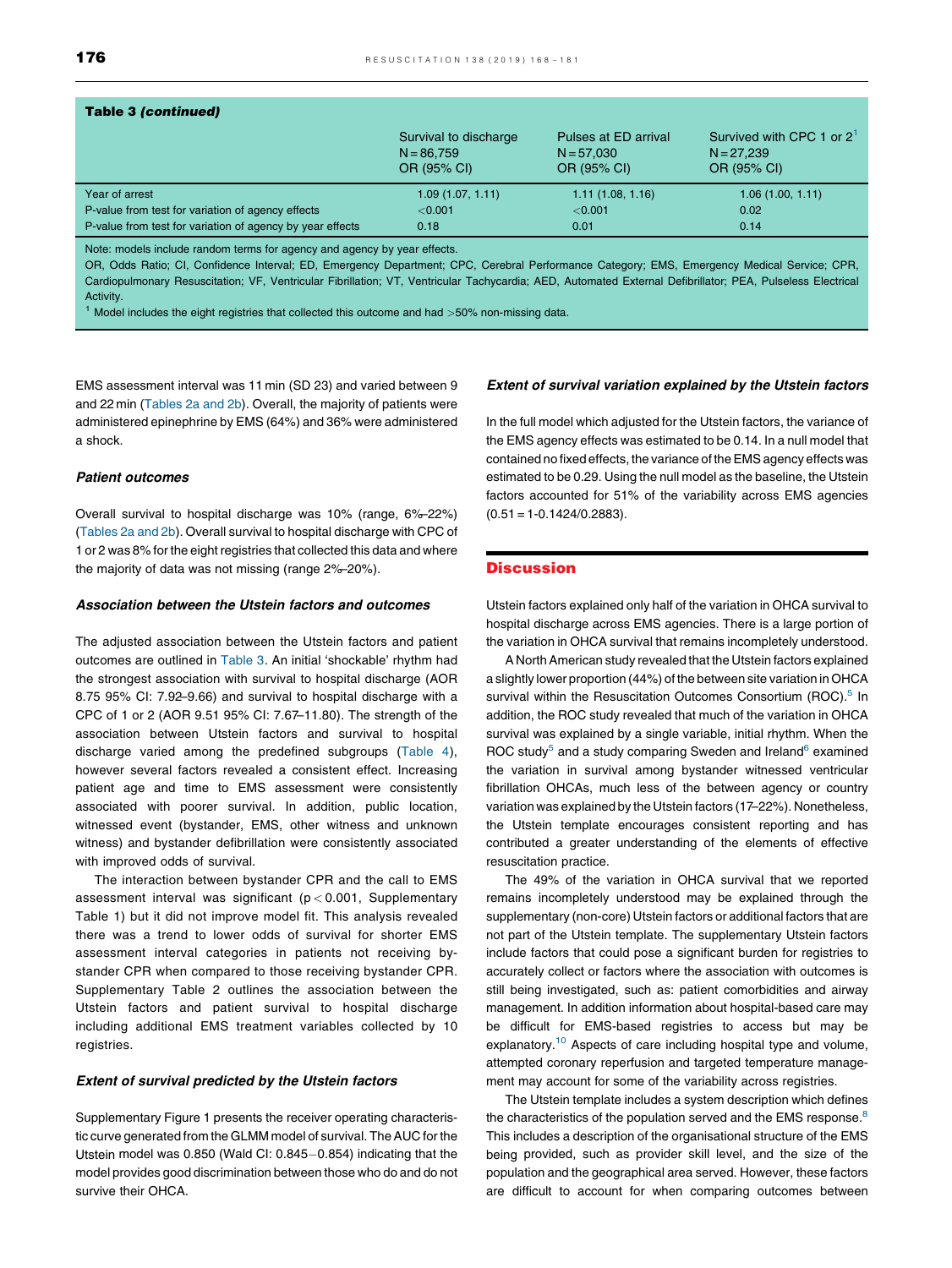<span id="page-9-0"></span>

|                            | Etiology                                |                                        |                                                                                 | Initial rhythm                                                                               |                                   | <b>Witnessed status</b>                     |                           | Age group                                      |                                            | Bystander (Lay)<br>Witnessed,<br>Shockable |
|----------------------------|-----------------------------------------|----------------------------------------|---------------------------------------------------------------------------------|----------------------------------------------------------------------------------------------|-----------------------------------|---------------------------------------------|---------------------------|------------------------------------------------|--------------------------------------------|--------------------------------------------|
|                            | Non-traumatic<br>arrest<br>$N = 84,349$ | Presumed<br>cardiac<br>$N = 69,933$    | Non-cardiac<br>$N = 16,826$                                                     | Shockable<br>$N = 20,138$                                                                    | Non-<br>shockable<br>$N = 66,621$ | <b>EMS witnessed Not EMS</b><br>$N = 9,111$ | witnessed<br>$N = 77,648$ | Adult<br>$(≥18 \text{ years})$<br>$N = 84,119$ | Child (1 to $<$ 18<br>years)<br>$N = 1225$ | $N = 12,550$                               |
|                            | OR (95% CI)                             | OR (95% CI)                            | OR (95% CI)                                                                     | OR (95% CI)                                                                                  | OR (95% CI)                       | OR (95% CI)                                 | OR (95% CI)               | OR (95% CI)                                    | OR (95% CI)                                | OR (95% CI)                                |
| Age category               |                                         |                                        |                                                                                 |                                                                                              |                                   |                                             |                           |                                                |                                            |                                            |
| $≤18$                      |                                         |                                        | 1.27 (1.04, 1.56) 1.19 (0.90, 1.56) 1.27 (0.96, 1.69) 1.39 (0.94, 2.05)         |                                                                                              | 1.21(0.97, 1.53)                  | 1.61(0.91, 2.84)                            | 1.19(0.97, 1.47)          |                                                |                                            | 1.18 (0.72, 1.93)                          |
| 19-39                      | Reference                               | Reference                              | Reference                                                                       | Reference                                                                                    | Reference                         | Reference                                   | Reference                 | Reference                                      |                                            | Reference                                  |
| 40-49                      |                                         | $0.92(0.82, 1.04)$ 0.98 $(0.85, 1.12)$ | 0.77(0.61, 0.97)                                                                | 0.99(0.84, 1.18)                                                                             |                                   | $0.84$ (0.71, 0.99) 1.36 (0.99, 1.86)       | 0.86(0.76, 0.98)          | $0.92(0.82, 1.04) -$                           |                                            | 0.88(0.71, 1.08)                           |
| 50-59                      |                                         | $0.82$ (0.73, 0.91) 0.86 (0.76, 0.98)  | 0.68(0.54, 0.85)                                                                | 0.86(0.73, 1.00)                                                                             |                                   | $0.75(0.64, 0.88)$ 1.25 $(0.93, 1.67)$      | 0.76(0.68, 0.86)          | $0.82(0.73, 0.91) -$                           |                                            | 0.74(0.62, 0.90)                           |
| 60-69                      |                                         |                                        | $0.67$ (0.60, 0.75) $0.70$ (0.61, 0.79) $0.67$ (0.54, 0.83)                     | 0.66(0.57, 0.78)                                                                             |                                   | $0.66$ (0.57, 0.77) $0.94$ (0.71, 1.26)     | $0.64$ (0.57, 0.72)       | $0.67(0.60, 0.75) -$                           |                                            | 0.60(0.49, 0.72)                           |
| 70-79                      |                                         |                                        | 0.48 (0.43, 0.54) 0.48 (0.42, 0.55) 0.60 (0.48, 0.75) 0.47 (0.40, 0.55)         |                                                                                              |                                   | $0.48(0.41, 0.56)$ 0.79 (0.59, 1.06)        | 0.44(0.39, 0.49)          | $0.48(0.43, 0.54) -$                           |                                            | 0.41(0.34, 0.50)                           |
| 80-89                      |                                         |                                        | 0.29 (0.26, 0.33) 0.29 (0.25, 0.33) 0.39 (0.30, 0.50) 0.25 (0.21, 0.30)         |                                                                                              |                                   | $0.34$ (0.29, 0.40) 0.48 (0.35, 0.65)       | 0.26(0.23, 0.30)          | $0.29(0.26, 0.33) -$                           |                                            | $0.21$ (0.17, 0.26)                        |
| $> 90$                     |                                         |                                        | $0.17$ (0.13, 0.21) $0.15$ (0.12, 0.20) $0.30$ (0.19, 0.47) $0.11$ (0.07, 0.16) |                                                                                              |                                   | $0.22$ (0.16, 0.29) $0.29$ (0.19, 0.44)     | 0.15(0.11, 0.20)          | $0.17(0.14, 0.22) -$                           |                                            | 0.10(0.06, 0.18)                           |
| <b>Missing or</b>          |                                         |                                        | 0.22 (0.14, 0.35) 0.21 (0.12, 0.39) 0.29 (0.15, 0.56) 0.22 (0.12, 0.39)         |                                                                                              |                                   | $0.28$ (0.14, 0.55) 0.46 (0.15, 1.40)       | 0.21(0.13, 0.34)          |                                                |                                            | 0.18(0.09, 0.38)                           |
| unknown                    |                                         |                                        |                                                                                 |                                                                                              |                                   |                                             |                           |                                                |                                            |                                            |
| <b>Sex</b>                 |                                         |                                        |                                                                                 |                                                                                              |                                   |                                             |                           |                                                |                                            |                                            |
| Female                     |                                         |                                        | 1.14 (1.07, 1.20) 1.15 (1.08, 1.23) 1.07 (0.94, 1.23) 1.18 (1.09, 1.29)         |                                                                                              |                                   | 1.10 (1.02, 1.20) 0.96 (0.84, 1.08)         | 1.18(1.11, 1.26)          |                                                | 1.13 (1.07, 1.20) 1.06 (0.67, 1.67)        | 1.20(1.08, 1.34)                           |
| Male                       | Reference                               | Reference                              | Reference                                                                       | Reference                                                                                    | Reference                         | Reference                                   | Reference                 | Reference                                      | Reference                                  | Reference                                  |
| Missing or                 | 0.39(0.17, 0.88)                        |                                        | $0.42$ (0.17, 1.04) $0.55$ (0.12, 2.40)                                         | 0.70(0.26, 1.90)                                                                             | 0.23(0.06, 0.97)                  | 0.99(0.26, 3.83)                            | 0.27(0.09, 0.77)          |                                                | 0.34 (0.14, 0.82) 64.82 (2.84, 1480.74)    | 0.32(0.07, 1.43)                           |
| unknown                    |                                         |                                        |                                                                                 |                                                                                              |                                   |                                             |                           |                                                |                                            |                                            |
| <b>Location of arrest</b>  |                                         |                                        |                                                                                 |                                                                                              |                                   |                                             |                           |                                                |                                            |                                            |
| Home                       | Reference                               | Reference                              | Reference                                                                       | Reference                                                                                    | Reference                         | Reference                                   | Reference                 | Reference                                      | Reference                                  | Reference                                  |
| Public                     |                                         |                                        | 1.74 (1.64, 1.85) 1.74 (1.63, 1.85) 1.75 (1.48, 2.06) 1.68 (1.56, 1.81)         |                                                                                              | 1.73(1.57, 1.92)                  | 1.12(0.94, 1.34)                            | 1.85 (1.73, 1.97)         |                                                | 1.74 (1.64, 1.85) 1.54 (0.93, 2.55)        | 1.76 (1.61, 1.92)                          |
| Other                      |                                         |                                        | 1.09 (0.99, 1.20) 1.09 (0.98, 1.22) 1.18 (0.97, 1.44) 1.05 (0.91, 1.21)         |                                                                                              |                                   | 1.10 (0.97, 1.24) 0.87 (0.74, 1.03)         | 1.19(1.06, 1.33)          |                                                | 1.11 (1.01, 1.22) 0.57 (0.20, 1.64)        | 1.10(0.90, 1.35)                           |
| <b>Missing or</b>          |                                         |                                        | 0.99 (0.71, 1.37) 0.85 (0.57, 1.27) 1.55 (0.87, 2.77) 1.25 (0.71, 2.20)         |                                                                                              |                                   | $0.87$ (0.57, 1.31) $0.56$ (0.15, 2.15)     | 1.05(0.75, 1.47)          |                                                | 0.94 (0.67, 1.32) 2.13 (0.34, 13.35)       | 0.92(0.41, 2.08)                           |
| unknown                    |                                         |                                        |                                                                                 |                                                                                              |                                   |                                             |                           |                                                |                                            |                                            |
| Arrest witnessed           |                                         |                                        |                                                                                 |                                                                                              |                                   |                                             |                           |                                                |                                            |                                            |
| <b>Bystander</b>           |                                         |                                        | 2.17 (2.02, 2.33) 2.14 (1.98, 2.32) 2.25 (1.90, 2.65) 1.89 (1.71, 2.08)         |                                                                                              | $2.48(2.23, 2.75) -$              |                                             | 2.20 (2.05, 2.36)         |                                                | 2.13 (1.98, 2.29) 2.32 (1.40, 3.84)        |                                            |
| witnessed                  |                                         |                                        |                                                                                 |                                                                                              |                                   |                                             |                           |                                                |                                            |                                            |
| <b>EMS</b> witnessed       |                                         |                                        |                                                                                 | 5.97 (5.42, 6.57) 7.19 (6.45, 8.02) 3.07 (2.49, 3.79) 9.75 (8.31, 11.43) 5.03 (4.42, 5.72) - |                                   |                                             |                           |                                                | 5.96 (5.41, 6.57) 3.13 (1.31, 7.45)        |                                            |
| Witnessed by               |                                         |                                        | 3.72 (2.98, 4.64) 3.90 (3.02, 5.03) 2.81 (1.84, 4.31) 3.37 (2.50, 4.56)         |                                                                                              | $3.64$ (2.60, 5.09) -             |                                             | 3.71 (2.98, 4.63)         |                                                | 3.58 (2.86, 4.47) 8.31 (1.13, 61.39)       |                                            |
| other                      |                                         |                                        |                                                                                 |                                                                                              |                                   |                                             |                           |                                                |                                            |                                            |
| Witnessed,                 |                                         |                                        | 1.44 (1.15, 1.81) 1.51 (1.15, 1.98) 1.41 (0.97, 2.05) 1.52 (1.13, 2.06)         |                                                                                              | $1.48(1.05, 2.07) -$              |                                             | 1.50(1.19, 1.88)          |                                                | 1.44 (1.14, 1.80) 3.77 (0.99, 14.37)       |                                            |
| unknown by whom            |                                         |                                        |                                                                                 |                                                                                              |                                   |                                             |                           |                                                |                                            |                                            |
| Unwitnessed                | Reference                               | Reference                              | Reference                                                                       | Reference                                                                                    | Reference                         |                                             | Reference                 | Reference                                      | Reference                                  |                                            |
| <b>Missing or</b>          | 1.57(1.32, 1.86)                        | 1.35 (1.10, 1.66)                      | 2.24 (1.64, 3.07) 1.11 (0.83, 1.48)                                             |                                                                                              | 1.86(1.50, 2.30)                  | $\overline{\phantom{a}}$                    | 1.49(1.25, 1.77)          | 1.53(1.29, 1.82)                               | 1.49 (0.56, 3.95)                          |                                            |
| unknown                    |                                         |                                        |                                                                                 |                                                                                              |                                   |                                             |                           |                                                |                                            |                                            |
| Cause of arrest            |                                         |                                        |                                                                                 |                                                                                              |                                   |                                             |                           |                                                |                                            |                                            |
| (aetiology)                |                                         |                                        |                                                                                 |                                                                                              |                                   |                                             |                           |                                                |                                            |                                            |
| Presumed cardiac Reference |                                         |                                        |                                                                                 | Reference                                                                                    | Reference                         | Reference                                   | Reference                 | Reference                                      | Reference                                  | Reference                                  |
| Trauma                     |                                         |                                        | 0.32(0.23, 0.43)                                                                | 0.31(0.18, 0.53)                                                                             | 0.27(0.20, 0.35)                  | 0.26(0.16, 0.44)                            | 0.27(0.21, 0.36)          | 0.26(0.20, 0.34)                               | 0.25(0.09, 0.67)                           | 0.23(0.10, 0.54)                           |
| Respiratory                | $1.53(1.32, 1.78) -$                    |                                        | 1.79 (1.43, 2.25)                                                               | 0.40(0.23, 0.71)                                                                             | 1.82(1.56, 2.13)                  | 0.95(0.71, 1.27)                            | 1.82 (1.53, 2.16)         | 1.55(1.33, 1.81)                               | 0.94(0.33, 2.67)                           | 0.59(0.25, 1.39)                           |

# RESUSCITATION 138 (2019) 168 – 181

177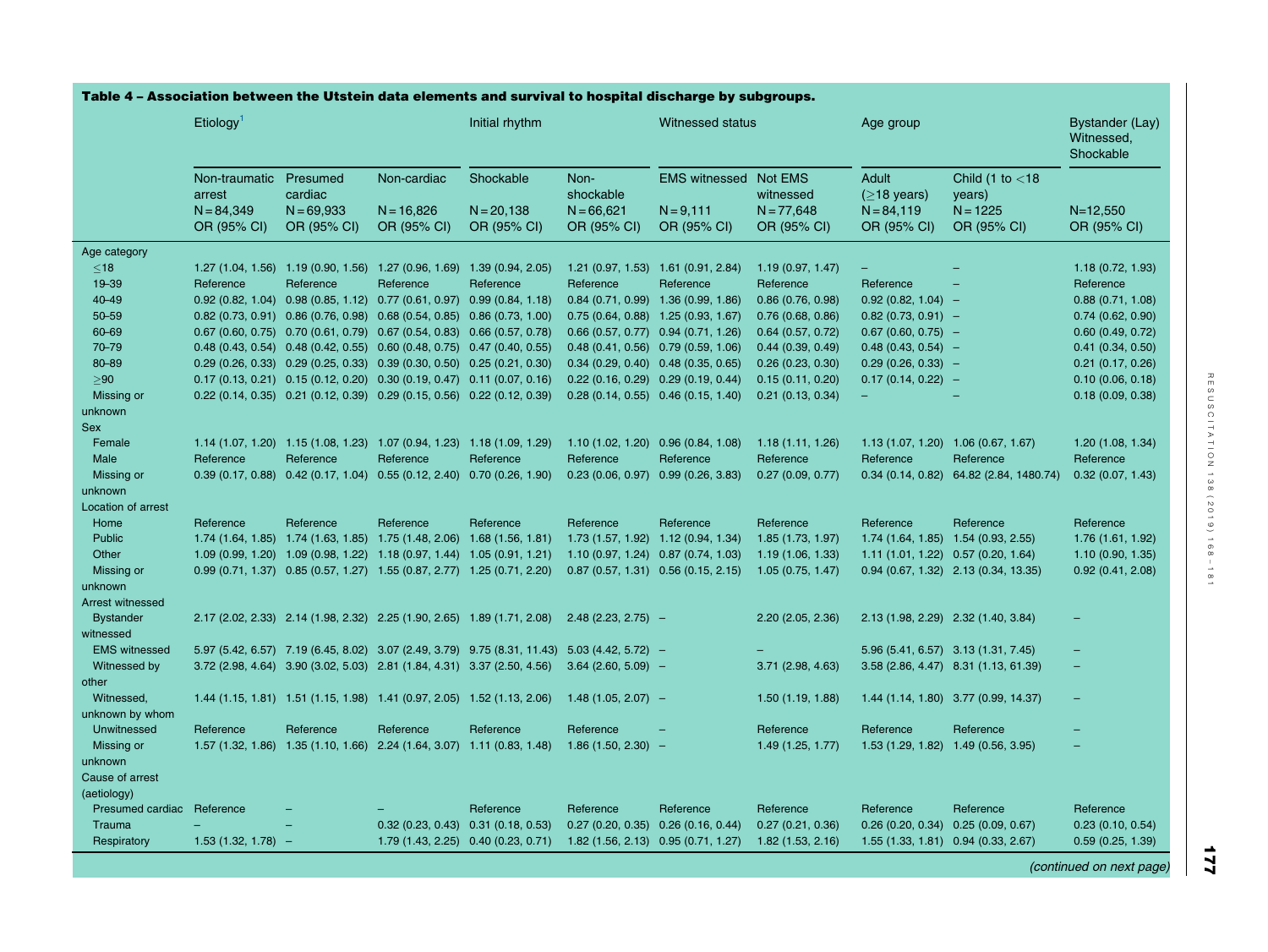| <b>Table 4 (continued)</b>                                                                                      |                                                                      |                                                                                                                                                                                                                          |                                                                                           |                                                                                           |                                                                                                                                       |                                                                                            |                                                                                                               |                                                               |                                                                                                                                                                                                                               |                                                                                                               |
|-----------------------------------------------------------------------------------------------------------------|----------------------------------------------------------------------|--------------------------------------------------------------------------------------------------------------------------------------------------------------------------------------------------------------------------|-------------------------------------------------------------------------------------------|-------------------------------------------------------------------------------------------|---------------------------------------------------------------------------------------------------------------------------------------|--------------------------------------------------------------------------------------------|---------------------------------------------------------------------------------------------------------------|---------------------------------------------------------------|-------------------------------------------------------------------------------------------------------------------------------------------------------------------------------------------------------------------------------|---------------------------------------------------------------------------------------------------------------|
|                                                                                                                 | Etiology                                                             |                                                                                                                                                                                                                          |                                                                                           | Initial rhythm                                                                            |                                                                                                                                       | <b>Witnessed status</b>                                                                    |                                                                                                               | Age group                                                     |                                                                                                                                                                                                                               | Bystander (Lay)<br>Witnessed,<br>Shockable                                                                    |
|                                                                                                                 | Non-traumatic<br>arrest<br>$N = 84,349$<br>OR (95% CI)               | Presumed<br>cardiac<br>$N = 69.933$<br>OR (95% CI)                                                                                                                                                                       | Non-cardiac<br>$N = 16.826$<br>OR (95% CI)                                                | Shockable<br>$N = 20,138$<br>OR (95% CI)                                                  | Non-<br>shockable<br>$N = 66,621$<br>OR (95% CI)                                                                                      | <b>EMS witnessed Not EMS</b><br>$N = 9,111$<br>OR (95% CI)                                 | witnessed<br>$N = 77,648$<br>OR (95% CI)                                                                      | Adult<br>$(≥18 \text{ years})$<br>$N = 84,119$<br>OR (95% CI) | Child $(1 to < 18$<br>years)<br>$N = 1225$<br>OR (95% CI)                                                                                                                                                                     | $N = 12,550$<br>OR (95% CI)                                                                                   |
| Drowning<br>Other non-cardiac<br>Missing or<br>unknown<br>Bystander CPR, non-<br><b>EMS</b> witnessed<br>arrest | $1.67(1.24, 2.26) -$<br>$1.04(0.93, 1.16) -$<br>$0.72(0.61, 0.85) -$ |                                                                                                                                                                                                                          | 1.77(1.25, 2.52)<br>1.31(1.07, 1.60)<br>Reference                                         | 1.24(0.54, 2.85)<br>0.57(0.45, 0.70)<br>0.57(0.44, 0.74)                                  | 1.40 (1.23, 1.60) 0.71 (0.57, 0.89)<br>$0.90(0.72, 1.11)$ $0.43(0.28, 0.66)$                                                          | 1.84 (1.33, 2.54) 1.66 (0.27, 10.18) 1.64 (1.21, 2.23)                                     | 1.17(1.04, 1.33)<br>0.80(0.67, 0.96)                                                                          |                                                               | 1.19 (0.82, 1.74) 3.77 (1.91, 7.41)<br>$1.04(0.93, 1.16)$ 1.23 (0.70, 2.16)<br>$0.73(0.61, 0.86)$ $0.55(0.09, 3.24)$                                                                                                          | 1.63(0.47, 5.73)<br>0.73(0.54, 0.98)<br>0.49(0.34, 0.70)                                                      |
| Yes<br><b>No</b><br>Missing or<br>unknown<br><b>Bystander</b><br>defibrillation<br>attempted                    | Reference                                                            | 1.08 (1.01, 1.16) 1.10 (1.02, 1.19) 1.02 (0.86, 1.21) 1.28 (1.17, 1.40)<br>Reference<br>1.05 (0.96, 1.15) 1.10 (1.02, 1.19) 0.83 (0.65, 1.06) 1.30 (1.15, 1.46)                                                          | Reference                                                                                 | Reference                                                                                 | $0.94(0.84, 1.05) -$<br>Reference<br>$0.82(0.71, 0.94) -$                                                                             |                                                                                            | 1.22(1.13, 1.31)<br>Reference<br>1.13(1.02, 1.24)                                                             | Reference                                                     | 1.08 (1.01, 1.16) 1.79 (1.00, 3.21)<br>Reference<br>1.05 (0.96, 1.14) 1.63 (0.88, 3.01)                                                                                                                                       | 1.41(1.26, 1.57)<br>Reference<br>1.35(1.17, 1.55)                                                             |
| Yes<br><b>No</b><br><b>Unknown</b><br>Initial rhythm                                                            | Reference                                                            | 1.67 (1.46, 1.89) 1.61 (1.40, 1.85) 2.07 (1.41, 3.04) 1.44 (1.23, 1.69)<br>Reference<br>$1.03(0.94, 1.14)$ 0.93 (0.83, 1.04)                                                                                             | Reference<br>1.21 (0.99, 1.48) 0.84 (0.71, 0.99)                                          | Reference                                                                                 | $2.01(1.57, 2.58) -$<br>Reference<br>$1.24(1.07, 1.43) -$                                                                             |                                                                                            | 1.71(1.50, 1.95)<br>Reference<br>1.04(0.93, 1.18)                                                             | Reference                                                     | 1.66 (1.46, 1.90) 2.89 (0.88, 9.45)<br>Reference<br>1.03 (0.93, 1.13) 1.22 (0.70, 2.13)                                                                                                                                       | 1.42(1.17, 1.71)<br>Reference<br>0.72(0.55, 0.95)                                                             |
| Shockable rhythm<br>(VF, VT, AED<br>advised shock)                                                              |                                                                      | 8.77 (7.93, 9.69) 8.52 (7.62, 9.52) 7.59 (5.90, 9.77) -                                                                                                                                                                  |                                                                                           |                                                                                           |                                                                                                                                       | 5.61 (4.51, 6.98)                                                                          | 10.08 (9.00, 11.29) 8.61 (7.79, 9.52) 9.70 (4.29, 21.96)                                                      |                                                               |                                                                                                                                                                                                                               |                                                                                                               |
| <b>PEA</b><br>Asystole<br>Other non-<br>shockable                                                               | Reference                                                            | 2.53 (2.30, 2.79) 2.33 (2.07, 2.61) 3.16 (2.64, 3.78) -<br>Reference<br>$2.64$ (2.25, 3.10) $2.66$ (2.23, 3.17) $2.58$ (1.72, 3.85) -                                                                                    | Reference                                                                                 |                                                                                           | $2.62$ (2.37, 2.90)<br>Reference<br>2.91 (2.46, 3.45) 1.66 (1.19, 2.33)                                                               | 1.05(0.87, 1.28)<br>Reference                                                              | 3.25(2.90, 3.63)<br>Reference<br>2.82 (2.35, 3.39)                                                            | Reference                                                     | 2.42 (2.20, 2.68) 3.93 (2.14, 7.24)<br>Reference<br>2.57 (2.18, 3.02) 3.16 (1.02, 9.79)                                                                                                                                       |                                                                                                               |
| Missing or<br>unknown<br>Call to EMS<br>assessment                                                              |                                                                      | 4.85 (4.33, 5.45) 4.49 (3.91, 5.16) 5.44 (4.45, 6.63) -                                                                                                                                                                  |                                                                                           |                                                                                           |                                                                                                                                       | 5.02 (4.46, 5.65) 2.17 (1.70, 2.77)                                                        | 5.93 (5.22, 6.75)                                                                                             |                                                               | 4.80 (4.27, 5.40) 4.74 (2.45, 9.17)                                                                                                                                                                                           |                                                                                                               |
| $<$ 5 min<br>$5 - 10$ min<br>$10 - 15$ min<br>$15 - 20$ min<br>$\geq$ 20 min<br>Missing or<br>unknown           | Reference<br>0.85(0.74, 0.97)<br>0.70(0.59, 0.83)                    | Reference<br>0.81(0.69, 0.94)<br>$0.61$ (0.53, 0.70) $0.56$ (0.48, 0.66)<br>$0.52$ (0.44, 0.63) $0.52$ (0.42, 0.63)<br>0.70(0.58, 0.85)<br>$0.76$ (0.65, 0.90) $0.80$ (0.66, 0.97) $0.83$ (0.60, 1.15) 1.25 (0.96, 1.62) | Reference<br>1.03(0.76, 1.39)<br>0.86(0.62, 1.17)<br>0.50(0.33, 0.76)<br>0.73(0.51, 1.04) | Reference<br>0.94(0.78, 1.13)<br>0.82(0.67, 1.01)<br>0.84(0.64, 1.10)<br>0.98(0.76, 1.28) | Reference<br>$0.99(0.75, 1.31)$ 1.45 $(0.84, 2.53)$<br>$0.82$ (0.59, 1.12) 1.38 (0.78, 2.43)<br>$0.89$ (0.66, 1.20) 1.39 (0.81, 2.38) | Reference<br>1.08 (0.82, 1.42) 1.11 (0.64, 1.94)<br>$0.89(0.67, 1.18)$ 1.18 $(0.68, 2.05)$ | Reference<br>0.84(0.73, 0.97)<br>0.56(0.48, 0.65)<br>0.38(0.30, 0.47)<br>0.39(0.30, 0.50)<br>0.77(0.65, 0.92) | Reference                                                     | Reference<br>0.84 (0.73, 0.96) 4.09 (0.72, 23.09)<br>$0.60$ $(0.52, 0.70)$ 4.02 $(0.69, 23.27)$<br>$0.52$ (0.43, 0.62) 1.70 (0.20, 14.43)<br>$0.67$ (0.56, 0.79) 4.64 (0.68, 31.67)<br>$0.74$ (0.63, 0.87) 4.87 (0.84, 28.19) | Reference<br>0.88(0.70, 1.10)<br>0.78(0.61, 0.99)<br>0.78(0.54, 1.11)<br>0.77(0.47, 1.25)<br>0.98(0.70, 1.36) |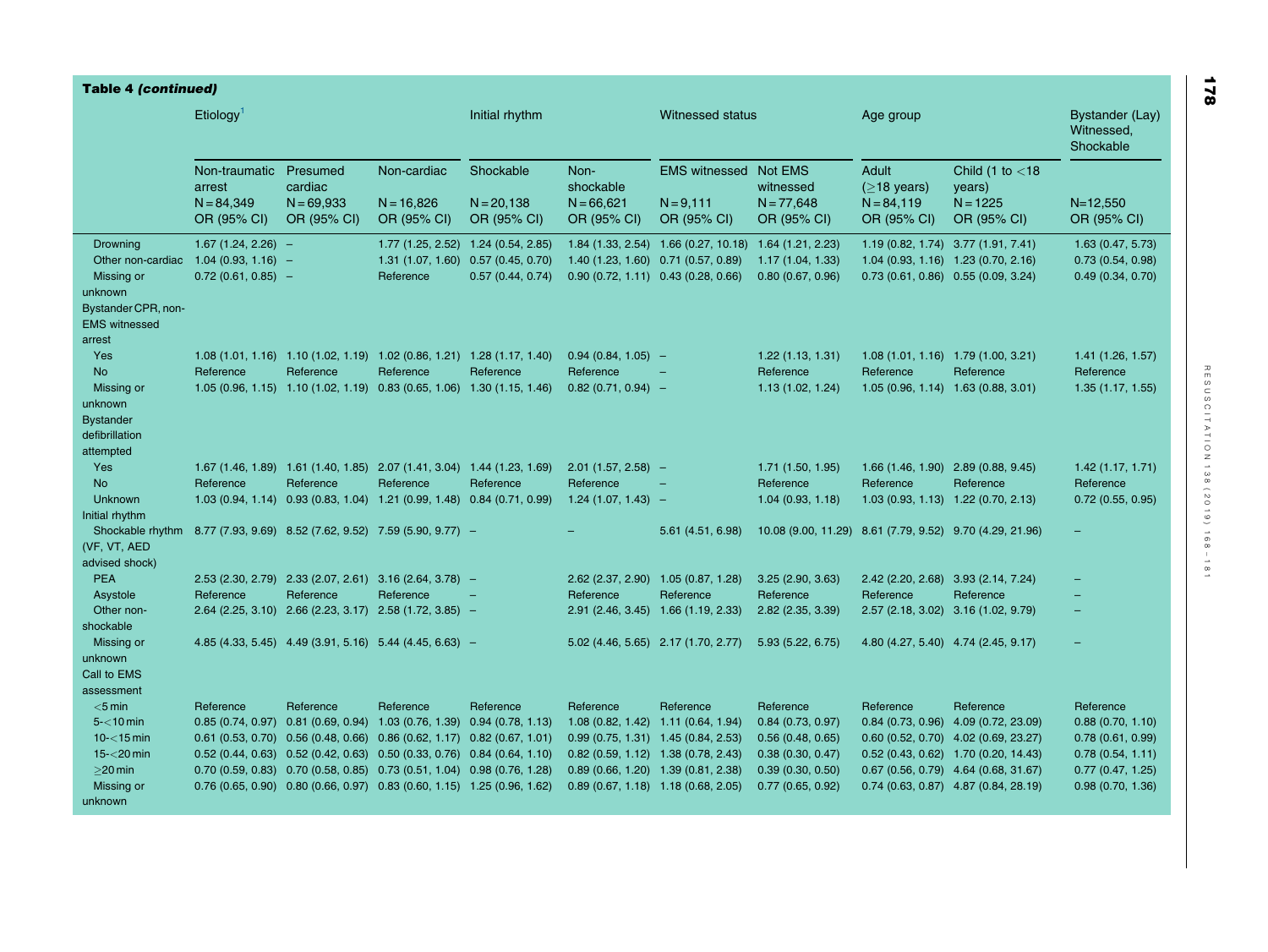<span id="page-11-0"></span>

| <b>Table 4 (continued)</b>                                                    |                                                        |                                                    |                                            |                                          |                                                  |                                                                            |                                                     |                                                        |                                                           |                                            |
|-------------------------------------------------------------------------------|--------------------------------------------------------|----------------------------------------------------|--------------------------------------------|------------------------------------------|--------------------------------------------------|----------------------------------------------------------------------------|-----------------------------------------------------|--------------------------------------------------------|-----------------------------------------------------------|--------------------------------------------|
|                                                                               | Etiology                                               |                                                    |                                            | Initial rhythm                           |                                                  | <b>Witnessed status</b>                                                    |                                                     | Age group                                              |                                                           | Bystander (Lay)<br>Witnessed,<br>Shockable |
|                                                                               | Non-traumatic<br>arrest<br>$N = 84,349$<br>OR (95% CI) | Presumed<br>cardiac<br>$N = 69,933$<br>OR (95% CI) | Non-cardiac<br>$N = 16,826$<br>OR (95% CI) | Shockable<br>$N = 20,138$<br>OR (95% CI) | Non-<br>shockable<br>$N = 66,621$<br>OR (95% CI) | <b>EMS</b> witnessed<br>$N = 9,111$<br>OR (95% CI)                         | Not EMS<br>witnessed<br>$N = 77,648$<br>OR (95% CI) | Adult<br>$($ >18 years)<br>$N = 84,119$<br>OR (95% CI) | Child (1 to $<$ 18<br>years)<br>$N = 1225$<br>OR (95% CI) | $N=12,550$<br>OR (95% CI)                  |
| <b>EMS</b> chest                                                              |                                                        |                                                    |                                            |                                          |                                                  |                                                                            |                                                     |                                                        |                                                           |                                            |
| compressions                                                                  |                                                        |                                                    |                                            |                                          |                                                  |                                                                            |                                                     |                                                        |                                                           |                                            |
| Yes<br><b>No</b>                                                              | Reference<br>2.58(2.22, 2.99)                          | Reference<br>2.64(2.24, 3.11)                      | Reference                                  | Reference                                | Reference                                        | Reference                                                                  | Reference                                           | Reference<br>2.45(2.12, 2.85)                          | Reference                                                 | Reference<br>3.09(2.20, 4.36)              |
| Missing or                                                                    |                                                        | 2.15 (1.69, 2.73) 2.09 (1.62, 2.70)                | 1.51(1.04, 2.20)<br>1.52(1.18, 1.95)       | 4.08(3.26, 5.11)<br>1.80(1.42, 2.30)     |                                                  | 1.34 (1.07, 1.70) 4.57 (3.43, 6.08)<br>2.08 (1.54, 2.81) 2.08 (1.53, 2.84) | 1.67(1.38, 2.01)<br>2.04 (1.56, 2.66)               |                                                        | 2.48 (0.87, 7.10)<br>2.17 (1.71, 2.75) 1.03 (0.52, 2.04)  | 1.81(1.37, 2.40)                           |
| unknown                                                                       |                                                        |                                                    |                                            |                                          |                                                  |                                                                            |                                                     |                                                        |                                                           |                                            |
| <b>EMS</b> defibrillation                                                     |                                                        |                                                    |                                            |                                          |                                                  |                                                                            |                                                     |                                                        |                                                           |                                            |
| attempted                                                                     |                                                        |                                                    |                                            |                                          |                                                  |                                                                            |                                                     |                                                        |                                                           |                                            |
| Yes                                                                           |                                                        | 1.55 (1.43, 1.69) 1.76 (1.60, 1.94)                |                                            | $0.95(0.77, 1.18)$ 2.07 (1.63, 2.63)     | 1.52(1.37, 1.68)                                 | 1.72 (1.46, 2.03)                                                          | 1.39(1.25, 1.53)                                    | 1.55(1.42, 1.69)                                       | 1.51(0.75, 3.07)                                          | 1.86(1.33, 2.58)                           |
| <b>No</b>                                                                     | Reference                                              | Reference                                          | Reference                                  | Reference                                | Reference                                        | Reference                                                                  | Reference                                           | Reference                                              | Reference                                                 | Reference                                  |
| Missing or                                                                    | 1.26(0.88, 1.81)                                       | 1.02(0.58, 1.78)                                   |                                            | 1.17 (0.73, 1.87) 1.55 (0.36, 6.63)      | 1.30(0.89, 1.89)                                 | 0.99(0.37, 2.62)                                                           | 1.17(0.80, 1.73)                                    | 1.26(0.88, 1.83)                                       | 2.13(0.38, 11.91)                                         | 1.95(0.41, 9.30)                           |
| unknown                                                                       |                                                        |                                                    |                                            |                                          |                                                  |                                                                            |                                                     |                                                        |                                                           |                                            |
| Call to defibrillation                                                        |                                                        |                                                    |                                            |                                          |                                                  |                                                                            |                                                     |                                                        |                                                           |                                            |
| $<$ 5 min                                                                     |                                                        |                                                    |                                            | Reference                                |                                                  |                                                                            |                                                     |                                                        |                                                           | Reference                                  |
| $5 - 10$ min                                                                  |                                                        |                                                    |                                            | 0.69(0.56, 0.85)                         | $\equiv$                                         |                                                                            |                                                     |                                                        |                                                           | 0.69(0.54, 0.90)                           |
| $10 - 15$ min                                                                 |                                                        |                                                    |                                            | 0.43(0.34, 0.53)                         | $\qquad \qquad -$                                |                                                                            |                                                     |                                                        |                                                           | 0.42(0.32, 0.55)                           |
| $15 - 20$ min                                                                 |                                                        |                                                    |                                            | 0.26(0.20, 0.33)                         | $\qquad \qquad -$                                |                                                                            |                                                     |                                                        |                                                           | 0.22(0.16, 0.30)                           |
| $>$ 20 min                                                                    |                                                        |                                                    | $\overline{\phantom{0}}$                   | 0.31(0.24, 0.40)                         | $\qquad \qquad -$                                |                                                                            |                                                     |                                                        |                                                           | 0.15(0.10, 0.22)                           |
| Missing or unknown -                                                          |                                                        |                                                    |                                            | 0.43(0.34, 0.55)                         | $\overline{\phantom{m}}$                         |                                                                            |                                                     |                                                        |                                                           | 0.45(0.33, 0.60)                           |
| Year of arrest                                                                | 1.09(1.07, 1.11)                                       | 1.09(1.07, 1.12)                                   |                                            | $1.05(1.00, 1.10)$ $1.11(1.08, 1.14)$    | 1.07(1.04, 1.10)                                 | 1.05(1.01, 1.10)                                                           | 1.10(1.08, 1.12)                                    | 1.09(1.07, 1.11)                                       | 0.97(0.85, 1.11)                                          | 1.12(1.08, 1.15)                           |
| P-value from test for<br>variation of agency<br>effects                       | < 0.001                                                | < 0.001                                            | 0.05                                       | < 0.001                                  | < 0.001                                          | 0.002                                                                      | < 0.001                                             | < 0.001                                                | 0.39                                                      | < 0.001                                    |
| Note: models include random terms for agency, but not agency by year effects. |                                                        |                                                    |                                            |                                          |                                                  |                                                                            |                                                     |                                                        |                                                           |                                            |

<sup>1</sup> Not mutually exclusive categories.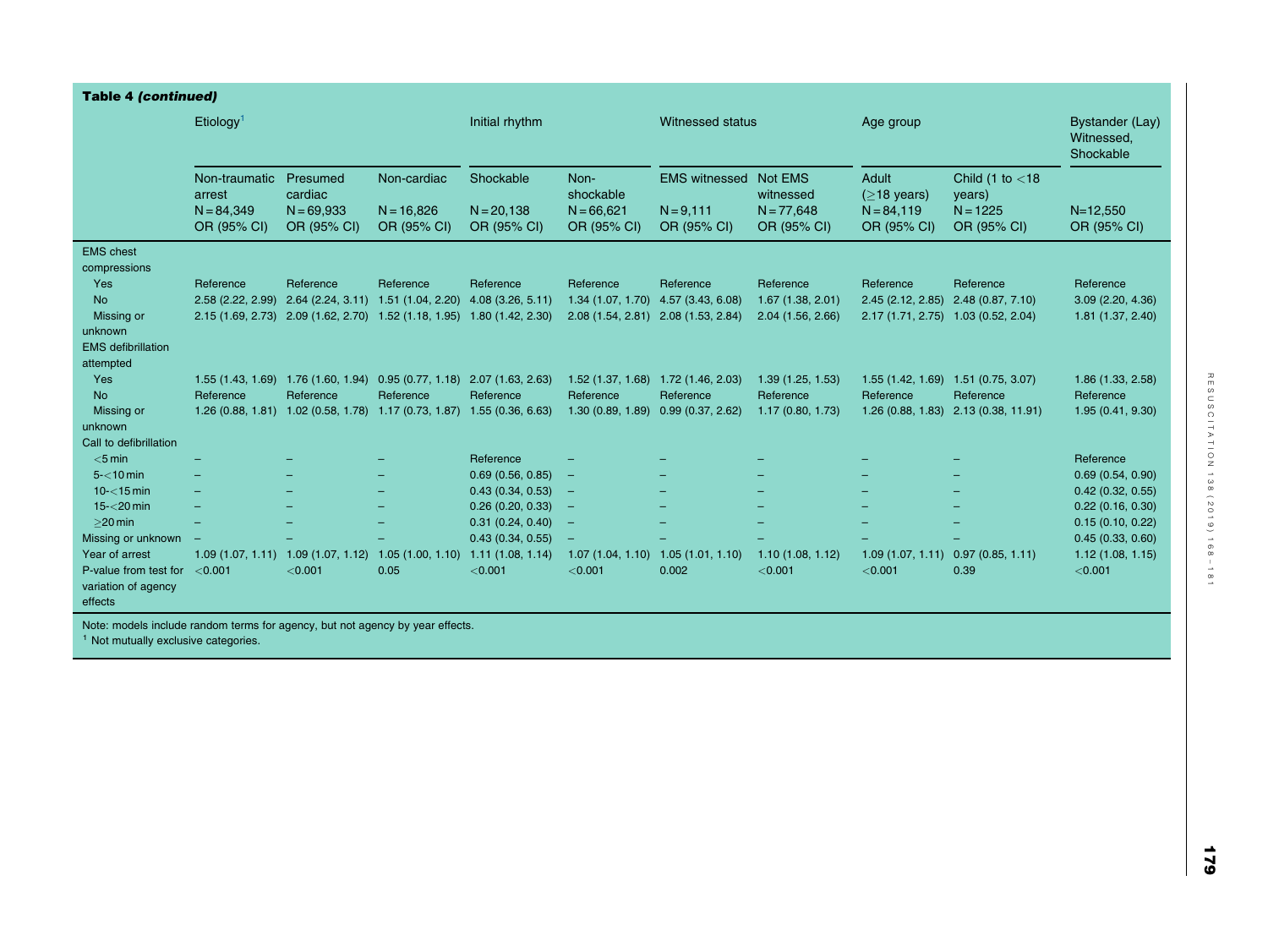<span id="page-12-0"></span>communities. There are many factors in a community such as socioeconomic status,  $11,12$  [ethnicity](#page-13-0)  $13,14$  and [population](#page-13-0) density  $15$  that have been associated with OHCA outcome.

Other than a brief description of the structure of the EMS agency, the Utstein template does not capture many of the strategies that EMS agencies implement to improve OHCA outcomes in their community. These include initiatives such as law enforcement defibrillation or community first responder programs. Other factors such as EMS personnel training, CPR quality and the cultivation of a 'culture of excellence' within the EMS agency could also lead to more favourable outcomes but are very difficult to capture objectively.<sup>[16](#page-13-0)</sup>

In addition to the characteristics of the community and the EMS agency, post-resuscitation care in the hospital may also contribute to varied outcomes.Several aspects of in-hospital care are included in the supplementary in-hospital Utstein factors, however, cultural practices and guidelines on deferred prognosis assessment and withdrawal of care for OHCA patients are not. Many OHCA deaths that occur in hospital are due to active withdrawal of life sustaining treatment based on prognostication of a poor neurological outcome.<sup>17</sup> The processes of neurologic prognostication, withdrawal of treatment and OHCA outcomes are closely correlated, but practices vary between countries, regions and even individual hospitals.<sup>18,19</sup> Early or [premature](#page-13-0) withdrawal of treatment may lead to variation in OHCA survival.

An inconsistent application of the Utstein definitions, incomplete case capture or missing data that are not missing atrandom may be a source of noise that obscures the 'Utstein signal' and may partly explain the variation in OHCA survival that remains incompletely understood. In our previous study we observed differences in coding and missingness between registries participating in the current study.<sup>7</sup> Methods to reduce these issues would lead to more valid comparisons between communities.

Lastly, many of the Utstein factors are not independent of each other. We observed an interaction between the call to EMS assessment interval and bystander CPR. Therefore it may not be appropriate to code some variables as binary because their influence is dependent on other factors.

### Limitations

This study required translation of data from existing registries to uniform definitions therefore classification errors may have occurred. Mistranslation and missing data may affect the reliability of the results. Also, not all registries were able to submit data for the entire study period, however, we adjusted for the year of arrest. We included all registry data that were available for the study period. However, this may have resulted in a disproportionate representation of North American EMS agencies since 46% of included cases were from the ROC Epistry. A post hoc secondary analysis that excluded ROC data suggested that the Utstein factors explained a qualitatively similar proportion of the variability across EMS agencies (Appendix 1). Some of the ROC data included in our study overlapped with a previous study that examined the role of the Utstein factors in explaining variation of survival after OHCA between large geographic sites in North America.<sup>5</sup> A recent analysis of ROC data to assess variation in outcomes classified EMS agency by first arriving unit reported similar findings to the present study.<sup>20</sup> We included data from 11 other registries from 10 other countries and grouped cases by EMS agency as determined by medical direction, rather than by administrative site or by first arriving unit. Although the proportion of variation explained by each method is similar, we believe that our method of classifying EMS agency is more robust.

Additional factors added to the 2015 Utstein template $8$  may explain more of the variation in OHCA survival than was explained in the present study. For example, the core dispatcher factors that ascertain whether the cardiac arrest was identified and whether telephone CPR instructions were administered, could clarify the beginning of the chain of survival, which impacts more patients and has the potential for a greater effect on survival than subsequent links in the chain. $21$  The 2015 template<sup>[8](#page-13-0)</sup> also includes specific information on whether a bystander applied an AED and whether they administered defibrillation. However, at the time that our study was initiated, participating EMS agencies had varying adoption of the use of and recording of telecommunicator CPR instructions or lay use of AED. Such variation limited our ability to use the 2015 data template.

### Conclusion

Our study identified that the Utstein factors explain 51% of the international EMS agency variation in OHCA survival. These findings suggest that EMS agencies should continue to target modifiable Utstein factors to improve OHCA survival in their communities. In addition, further study is required to identify the reasons for the variation that is not currently understood.

### Conflicts of interest

Several authors are employed by the EMS agencies included in this study. All authors have no financial or personal conflicts of interest that could influence their work to disclose.

### Funding

N/A.

### Acknowledgments

We thank the leadership of OHCA registries for their willingness to collaborate and provide the data for this study. We would also like to acknowledge the EMS providers who contributed to these registries across the world.

### Appendix A. Supplementary data

Supplementary material related to this article can be found, in the online version, at doi[:https://doi.org/10.1016/j.resuscitation.2019.03.018](https://doi.org/10.1016/j.resuscitation.2019.03.018).

### R E F E R E N C E S

- 1. Sasson C, Rogers MAM, Dahl J, [Kellermann](http://refhub.elsevier.com/S0300-9572(18)30957-2/sbref0005) AL. Predictors of survival from [out-of-hospital](http://refhub.elsevier.com/S0300-9572(18)30957-2/sbref0005) cardiac arrest: a systematic review and metaanalysis. Circ [Cardiovasc](http://refhub.elsevier.com/S0300-9572(18)30957-2/sbref0005) Qual Outcomes 2010;3:63–81.
- 2. Nichol G, Thomas E, [Callaway](http://refhub.elsevier.com/S0300-9572(18)30957-2/sbref0010) CW, et al. Regional variation in out[of-hospital](http://refhub.elsevier.com/S0300-9572(18)30957-2/sbref0010) cardiac arrest incidence and outcome. JAMA [2008;300:1423](http://refhub.elsevier.com/S0300-9572(18)30957-2/sbref0010)–31.